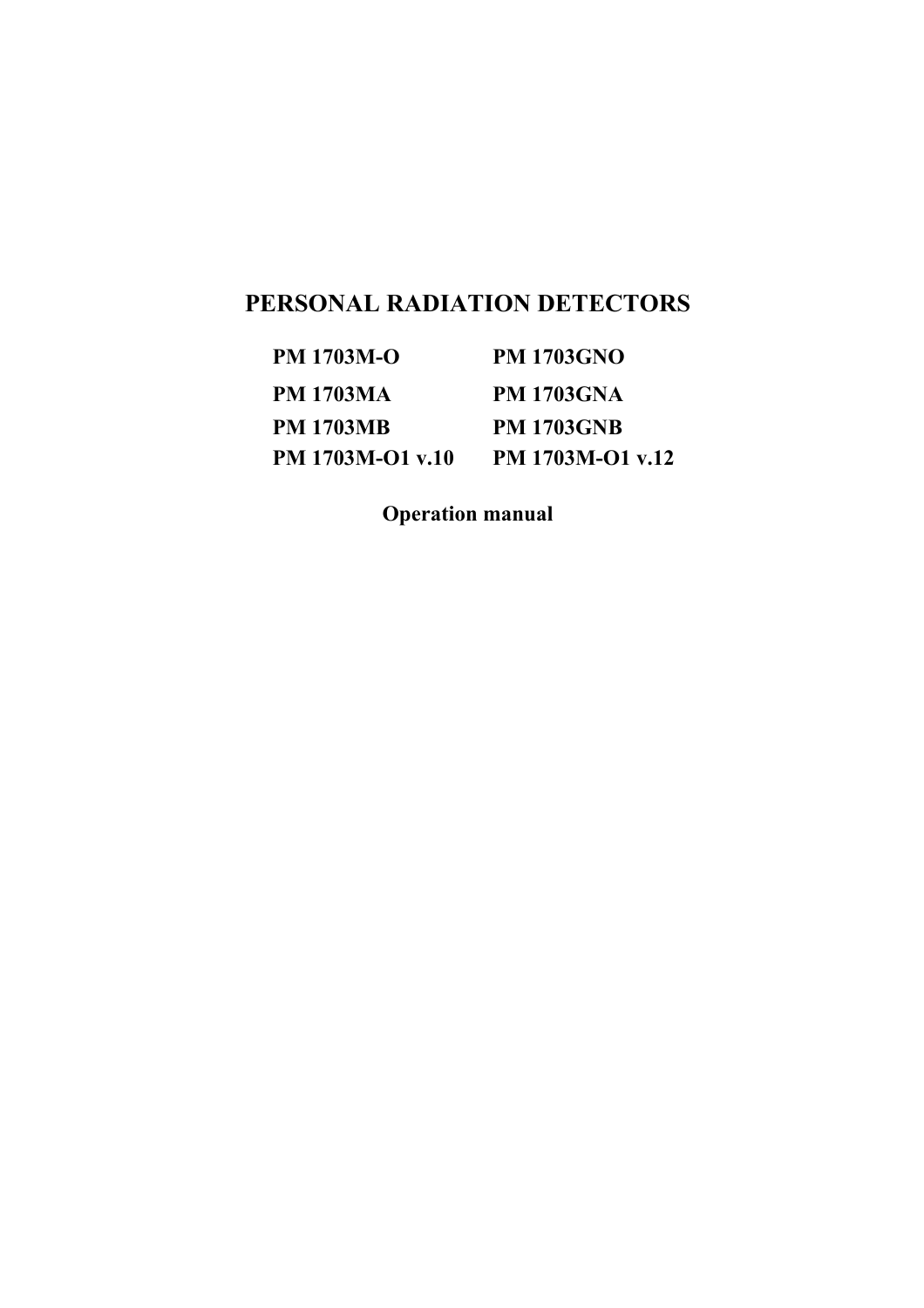# **CONTENTS**

| 7.3.3 Searching mode. Detection and localization of sources of gamma and/or             |  |
|-----------------------------------------------------------------------------------------|--|
|                                                                                         |  |
|                                                                                         |  |
|                                                                                         |  |
|                                                                                         |  |
|                                                                                         |  |
| 7.3.8 Indication mode of the average speed of gamma radiation during of accumulation 17 |  |
|                                                                                         |  |
|                                                                                         |  |
|                                                                                         |  |
|                                                                                         |  |
|                                                                                         |  |
|                                                                                         |  |
|                                                                                         |  |
| 7.3.13.3 Setting of searching threshold by DER for searching mode "0-9" 20              |  |
| 7.3.13.4 Setting of the fixed threshold of neutrons counting for                        |  |
|                                                                                         |  |
|                                                                                         |  |
|                                                                                         |  |
|                                                                                         |  |
|                                                                                         |  |
|                                                                                         |  |
|                                                                                         |  |
|                                                                                         |  |
|                                                                                         |  |
|                                                                                         |  |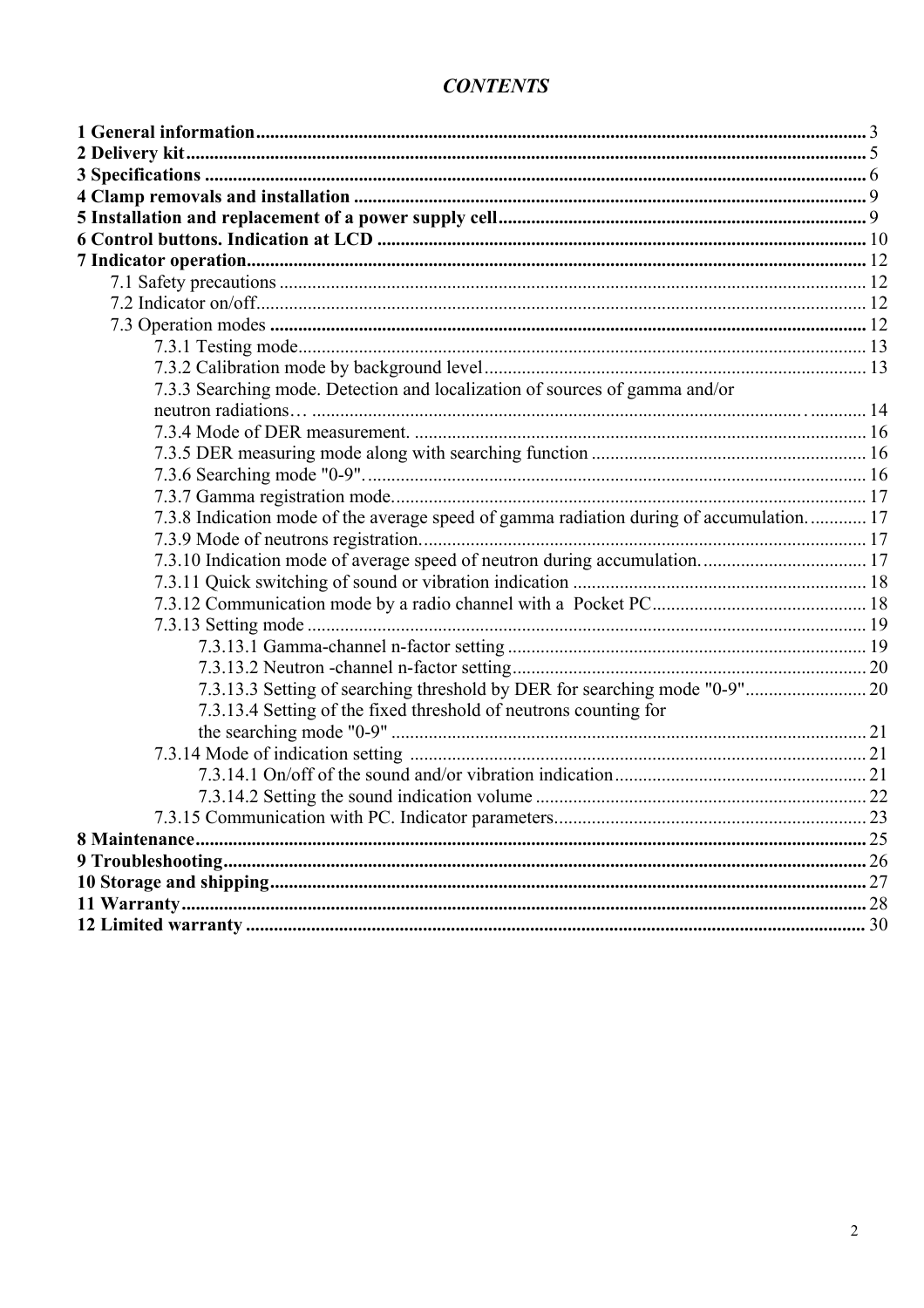**Thank you for purchasing a Polimaster Personal Radiation Detector.** 

**Before operating this unit, please review this guide thoroughly and retain it for future reference.** 

**! After the localizing of a radiation source observe the rules and regulations of working with radiation sources, and take all the necessary radiation precaution measures.**

# <span id="page-2-0"></span>**1 GENERAL INFORMATION[1\)](#page-2-1)**

1.1 The personal radiation detector

- **РМ 1703М-О**
- **РМ 1703МА**
- **РМ 1703МВ**
- **РМ 1703GNО**
- **РМ 1703GNА**
- **РМ 1703GNВ**
- **РМ 1703М-О1 v.10**
- **РМ 1703М-О1 v.12**

(hereinafter referred to as the indicator) is intended for searching (detection and localization) of radio active (and nuclear materials)<sup>[2\)](#page-2-2)</sup> by means of the analysis of the counting speed of impulses delivered from the detector outlet at registration of gamma (and neutron)<sup>2)</sup> radiation with indication on a LCD:

- the average counting speed of gamma radiation;

- the average counting speed of neutron radiation (in the devices having the detector of neutron radiation<sup>2)</sup>.

- power of the ambient equivalent of a dose of gamma radiations  $\ddot{\sigma}^*(10)$  along the line  $^{137}Cs$  in the collimated radiation or power of the ambient equivalent of a dose of gamma radiations  $\ddot{\sigma}^*(10)$  for РМ1703М-О1 v.10, РМ1703М-О1 v.12 (hereinafter referred to as "DER").

The indicator is not a meter.

The indicator can be operated both in premises and in the open air. The indicator can be used by a wide circle of consumers, who are by their mode of activities related to detection and localization of sources of the ionizing emissions.

The history of indicator operation is retained in the power-independent storage and can be transferred to a personal computer (PC) via the infra-red (IR) communication channel.

**Attention! РМ 1703МВ, РМ 1703GNB operating with the power battery close to critical discharge with bluetooth turned on, automatic instrument restart may occur.** 

**The reason for it being the bluetooth that considerably increases the instrument energy consumption. In this case, it is recommended to change the battery.** 

**Also, it is advisable to change the battery in advance, if the instrument is planned to be operated with the bluetooth, sound and vibro alarm turned on in the areas with DER exceeding the natural radiation background.** 

<span id="page-2-1"></span> $\frac{1}{1}$  $<sup>1</sup>$  In the process of indicator manufacture amendments may be entered to the electric circuit, construction, external execution and software, which do not</sup> influence the technical and metrological specifications and, therefore, not reflected in the present manual.

<span id="page-2-2"></span><sup>2</sup> РМ1703GNO, РМ1703GNA, РМ1703GNB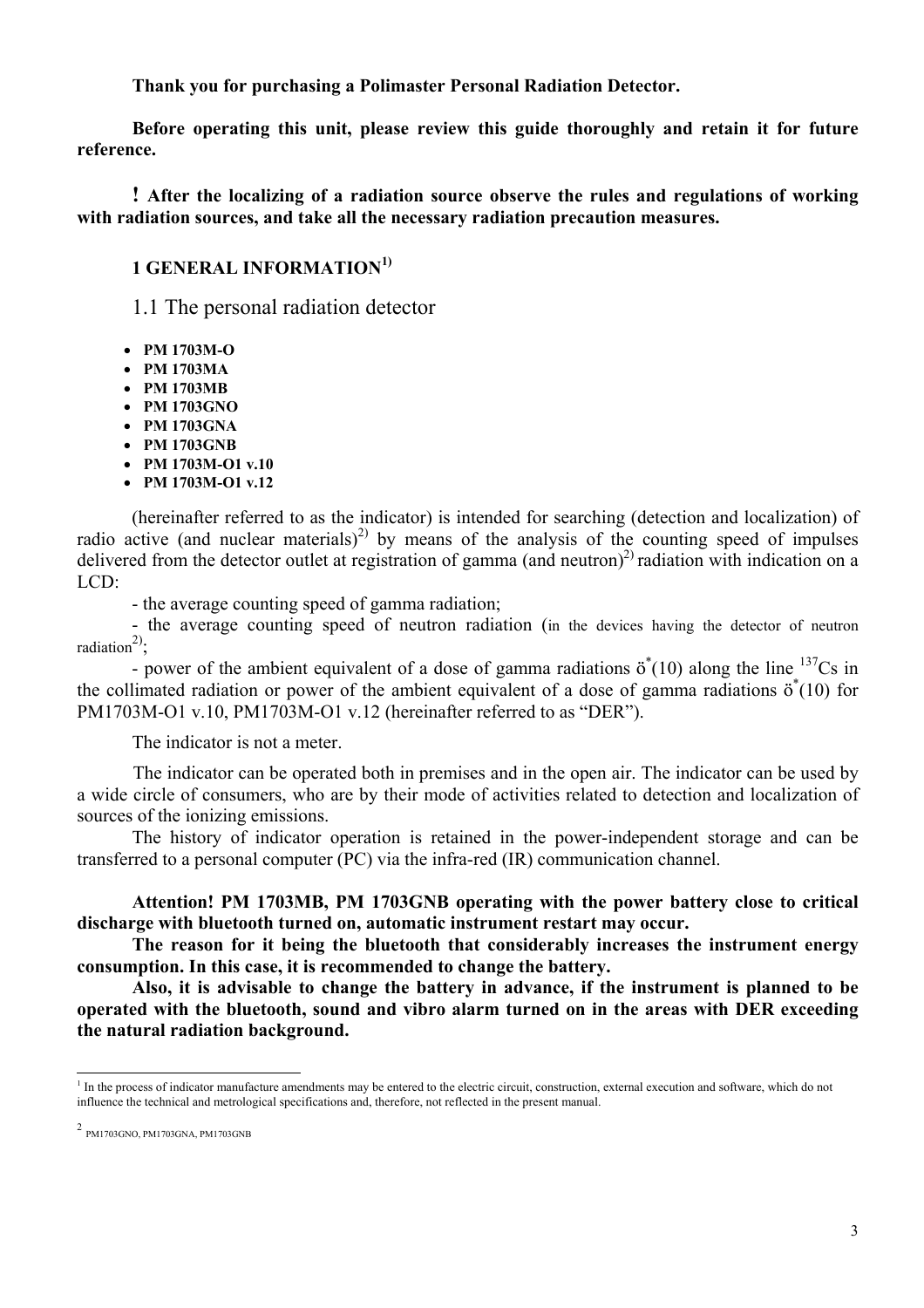| 1.2 The indicator is manufactured in 7 modifications (see Table 1.1). |  |
|-----------------------------------------------------------------------|--|
| Table 1.1                                                             |  |

| <b>Peculiar features of modifications</b>                                                                                                                                                                       |                  |                    |                           |                            |  |                  |                  |                  |
|-----------------------------------------------------------------------------------------------------------------------------------------------------------------------------------------------------------------|------------------|--------------------|---------------------------|----------------------------|--|------------------|------------------|------------------|
| Detector type                                                                                                                                                                                                   | <b>PM1703M-O</b> | PM1703M-O1<br>v.10 | <b>PM1703M-O1</b><br>v.12 | <b>PM1703MA   PM1703MB</b> |  | <b>PM1703GNO</b> | <b>PM1703GNA</b> | <b>PM1703GNB</b> |
| $\bullet$ Y – CsI (Tl) scintillator 3 cm <sup>3</sup>                                                                                                                                                           |                  |                    |                           |                            |  |                  |                  |                  |
| $\bullet$ $\gamma$ – G-M counter                                                                                                                                                                                |                  |                    |                           |                            |  |                  |                  |                  |
| $\bullet$ n- LiI (Eu) scintillator1 cm <sup>3</sup>                                                                                                                                                             |                  |                    |                           |                            |  |                  |                  |                  |
| $CsI$ (Tl) scintillator $4 \text{ cm}^3$<br>Increased pulse sensitivity of<br>$\gamma$ -detector                                                                                                                |                  |                    |                           |                            |  |                  |                  |                  |
| LiI (Eu) scintillator $2 \text{ cm}^3$<br>Increased pulse sensitivity of<br>n-detector                                                                                                                          |                  |                    |                           |                            |  |                  |                  |                  |
| Information transmission to a<br>Pocket PC (PPC) by a radio<br>channel of Bluetooth type<br>Possibility of identification of<br>the radio nuclide composition<br>of the substance with the aid of<br><b>PPC</b> |                  |                    |                           |                            |  |                  |                  |                  |

# **ATTENTION!**

**The indicators may differ by the totality of included (activated) operation modes. Operation modes are switched on/off by the manufacturer according to the preliminary order of the customer (user) in accordance with the chart of modes. Certain modes may be independently switched on/off by the customer (user) by using the software included to the set of indicator delivery.** 

**Descriptions of all modes which are possible for devices of РМ1703 series are shown in "Operation modes".** 

**The chart of operation modes of your indicator is shown in Attachment А.**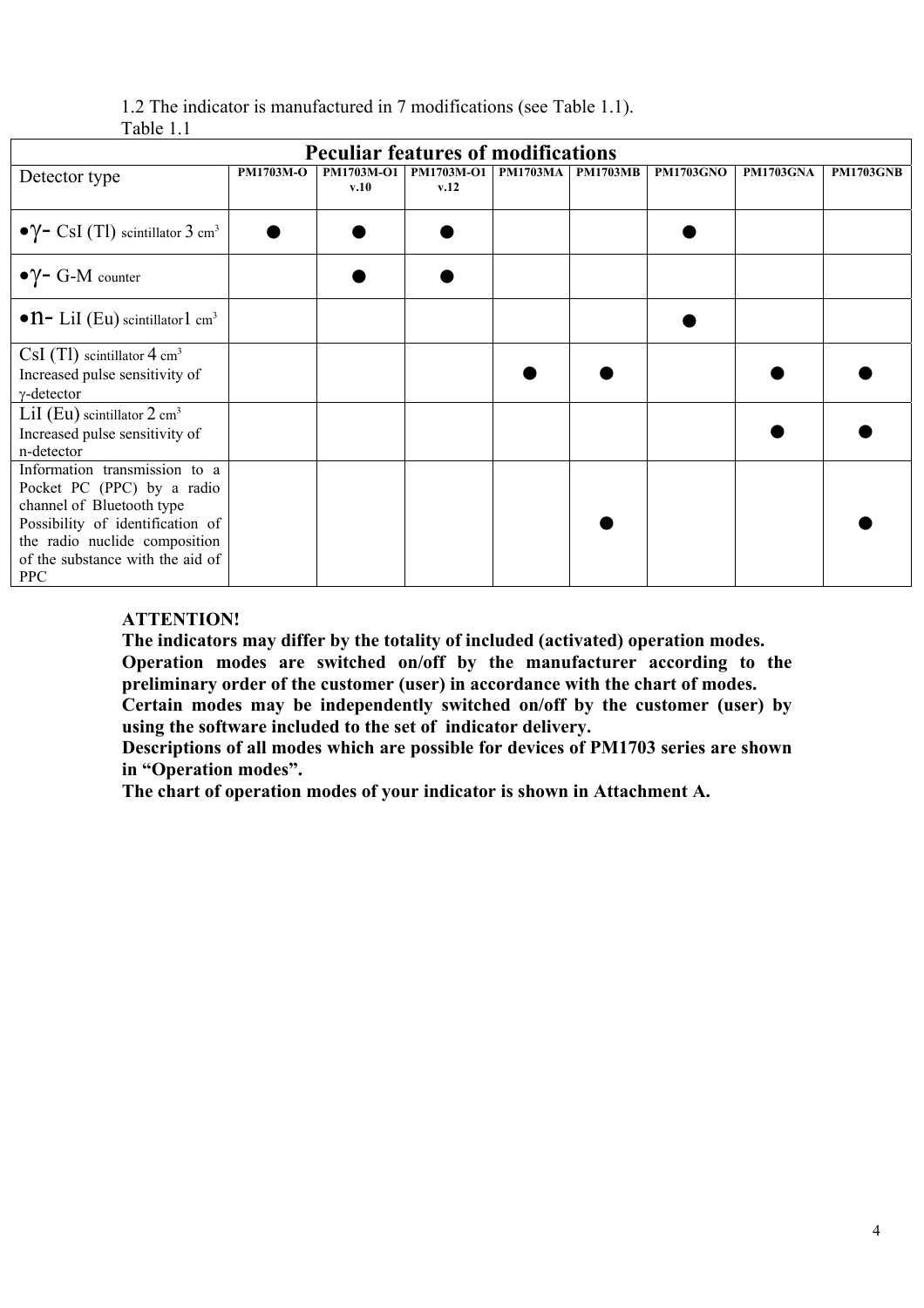# <span id="page-4-0"></span>**2 DELIVERY KIT**

Delivery kit of the indicator corresponds to the table 2.1.

Table 2.1

| Description, type                                                                                                    |               |                       |                              | Quantity per model       |              |                            |                          |               |
|----------------------------------------------------------------------------------------------------------------------|---------------|-----------------------|------------------------------|--------------------------|--------------|----------------------------|--------------------------|---------------|
|                                                                                                                      | PM<br>1703M-O | <b>PM</b><br>1703M-O1 | PM<br>1703M-O1               | PM<br>1703MA             | PM<br>1703MB | $\overline{PM}$<br>1703GNO | PM<br>1703GNA            | PM<br>1703GNB |
|                                                                                                                      |               | v.10                  | v.12                         |                          |              |                            |                          |               |
| Personal radiation detector                                                                                          | $\mathbf{1}$  |                       |                              |                          |              |                            |                          |               |
| <b>PM1703M-O</b>                                                                                                     |               |                       |                              |                          |              |                            |                          |               |
| Personal radiation detector                                                                                          |               | $\mathbf{1}$          |                              |                          |              |                            |                          |               |
| PM1703M-O1 v.10<br>Personal radiation detector                                                                       |               |                       |                              |                          |              |                            |                          |               |
| PM1703M-O1 v.12                                                                                                      |               |                       | $\mathbf{1}$                 |                          |              |                            |                          |               |
| Personal radiation detector                                                                                          |               |                       |                              |                          |              |                            |                          |               |
| <b>PM1703MA</b>                                                                                                      |               |                       |                              | $\mathbf{1}$             |              |                            |                          |               |
| Personal radiation detector                                                                                          |               |                       |                              |                          |              |                            |                          |               |
| <b>PM1703MB</b>                                                                                                      |               |                       |                              | $\overline{\phantom{0}}$ | 1            |                            |                          |               |
| Personal radiation detector                                                                                          |               |                       |                              |                          |              | $\mathbf{1}$               |                          |               |
| <b>PM1703GNO</b>                                                                                                     |               |                       |                              |                          |              |                            |                          |               |
| Personal radiation detector                                                                                          |               |                       |                              |                          |              |                            | 1                        |               |
| <b>PM1703GNA</b>                                                                                                     |               |                       |                              |                          |              |                            |                          |               |
| Personal radiation detector                                                                                          |               |                       |                              |                          |              |                            |                          | 1             |
| <b>PM1703GNB</b>                                                                                                     |               |                       |                              |                          |              |                            |                          |               |
| Disk (software on CD)                                                                                                | 1             |                       | 1                            | 1                        | $\mathbf{1}$ | $\mathbf{1}$               | 1                        | $\mathbf{1}$  |
| Flash Card (software for                                                                                             |               |                       |                              |                          | $\mathbf{1}$ |                            |                          | $\mathbf{1}$  |
| radionuclide identification)                                                                                         |               |                       |                              |                          |              |                            |                          |               |
| Panasonic POWER LINE AA                                                                                              | $\mathbf{1}$  | $\mathbf{1}$          | $\mathbf{1}$                 | $\mathbf{1}$             | $\mathbf{1}$ | $\mathbf{1}$               | $\mathbf{1}$             | $\mathbf{1}$  |
| (LR6) power supply cell                                                                                              |               |                       |                              |                          |              |                            |                          |               |
| Holster <sup>1</sup>                                                                                                 | $\mathbf{1}$  | $\mathbf{1}$          | $\mathbf{1}$                 | $\mathbf{1}$             | $\mathbf{1}$ | $\mathbf{1}$               | $\mathbf{1}$             | $\mathbf{1}$  |
| IR communication channel adapter<br>$(ACT-IR220L or IR210B)^{1/2})$                                                  | $\mathbf{1}$  | 1                     | 1                            | $\mathbf{1}$             | 1            | $\mathbf{1}$               | 1                        | $\mathbf{1}$  |
| Pocket PC iPAQ series $69XX$ <sup>1),2)</sup>                                                                        | -             | $\blacksquare$        | $\qquad \qquad \blacksquare$ | $\blacksquare$           | $\mathbf{1}$ | $\blacksquare$             | $\overline{\phantom{0}}$ | $\mathbf{1}$  |
| Operation manual                                                                                                     | $\mathbf{1}$  | $\mathbf{1}$          | $\mathbf{1}$                 | 1                        | $\mathbf{1}$ | $\mathbf{1}$               | $\mathbf{1}$             | $\mathbf{1}$  |
| Consumer's package                                                                                                   | $\mathbf{1}$  | 1                     | $\mathbf{1}$                 | 1                        | $\mathbf{1}$ | $\mathbf{1}$               | 1                        | $\mathbf{1}$  |
| Transport package                                                                                                    | $\mathbf{1}$  | $\mathbf{1}$          | $\mathbf{1}$                 | $\mathbf{1}$             | $\mathbf{1}$ | $\mathbf{1}$               | $\mathbf{1}$             | $\mathbf{1}$  |
| $\frac{1}{2}$ Available as an option by special order;<br>$^{2)}$ Use of other similar by parameters ones is allowed |               |                       |                              |                          |              |                            |                          |               |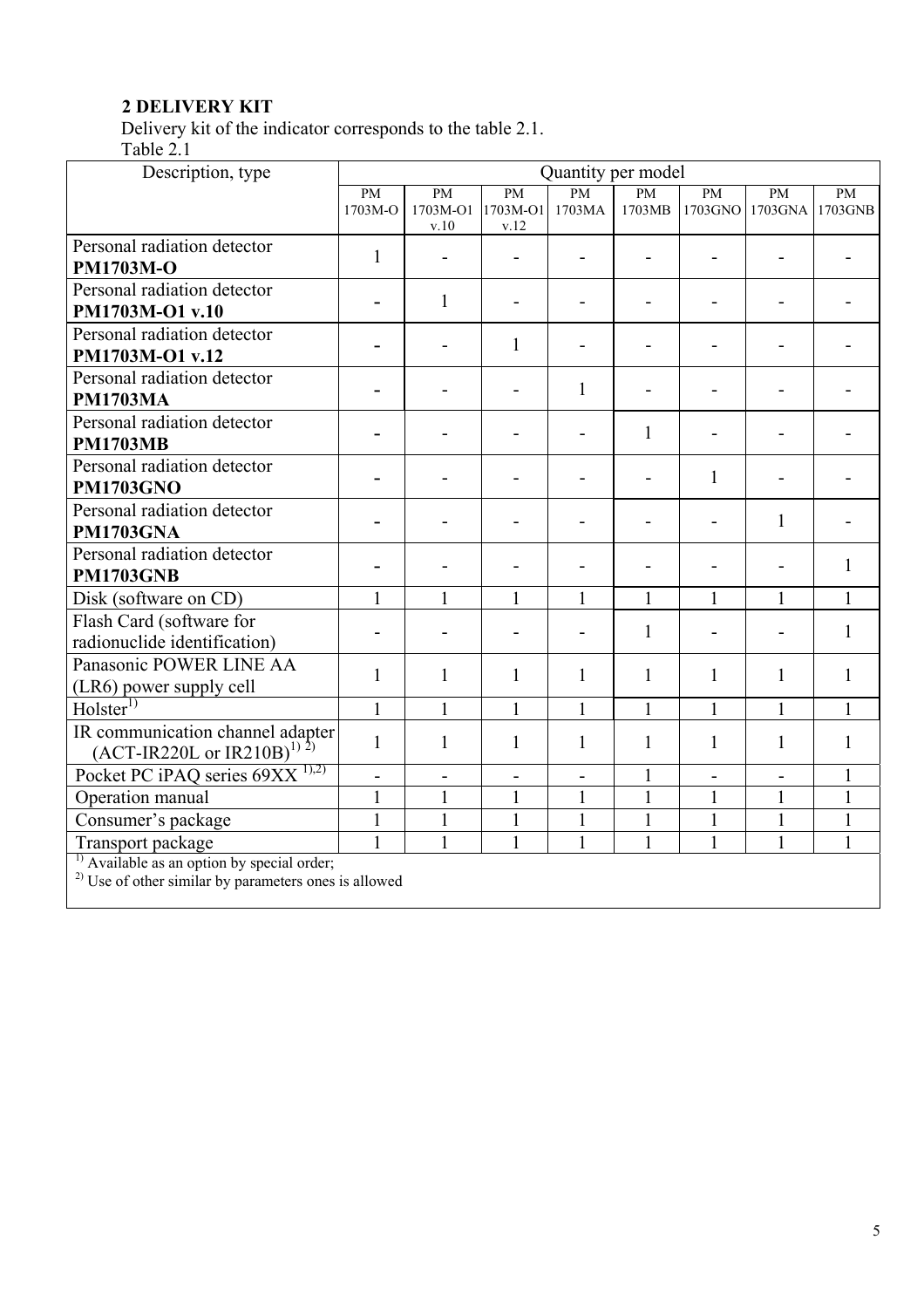# <span id="page-5-0"></span>**3 SPECIFICATIONS**

3.1 Sensitivity of the indicator to gamma radiation, at least

| ai ivasi                                                        |                                                                                               |
|-----------------------------------------------------------------|-----------------------------------------------------------------------------------------------|
| PM 1703M-O                                                      |                                                                                               |
| PM 1703M-O1 v.10                                                | 70 s <sup>-1</sup> /( $\mu$ Sv/h) (0.7 s <sup>-1</sup> /( $\mu$ R/h))– for <sup>241</sup> Am; |
| PM 1703M-O1 v.12                                                | $100 s^{-1}/(\mu Sv/h) (1.0 s^{-1}/(\mu R/h))$ for $^{137}Cs$                                 |
| <b>PM 1703GNO</b>                                               |                                                                                               |
| <b>PM 1703MA</b>                                                |                                                                                               |
| <b>PM 1703MB</b>                                                | $100 s^{-1}/(\mu Sv/h) (1.0 s^{-1}/(\mu R/h))$ for <sup>241</sup> Am;                         |
| <b>PM 1703GNA</b>                                               | $100 s^{-1}/(\mu Sv/h) (1.0 s^{-1}/(\mu R/h))$ for $^{137}Cs$                                 |
| <b>PM 1703GNB</b>                                               |                                                                                               |
| 3.2 Sensitivity of the indicator to neutron radiation, at least |                                                                                               |
| <b>PM 1703GNO</b>                                               | 0.035 (counts cm <sup>2</sup> )/neutron - for Pu- $\alpha$ -Be;                               |
|                                                                 | 1.3 (counts $\cdot$ cm <sup>2</sup> )/neutron-for heat neutrons                               |
| <b>PM 1703GNA</b>                                               |                                                                                               |
| <b>PM 1703GNB</b>                                               | 0.07 (counts cm <sup>2</sup> )/neutron - for Pu- $\alpha$ -Be;                                |
|                                                                 | 1.5 (counts cm <sup>2</sup> )/neutron-for heat neutrons                                       |
| 3.3 Range of powers of gamma radiation registration             | from 0.033 to 3.0 MeV                                                                         |
| 3.4 Range of powers of neutron radiation registration           |                                                                                               |
|                                                                 |                                                                                               |
| <b>PM 1703GNA</b>                                               |                                                                                               |
| <b>PM 1703GNO</b>                                               | From heat to 14.0 MeV                                                                         |
| <b>PM 1703GNB</b>                                               |                                                                                               |
| 3.5 Range of indication of DER of photon radiation              |                                                                                               |
|                                                                 |                                                                                               |
| PM 1703M-O1 v.10                                                | $0.01 - 9999 \mu Sv/h (1 \mu R/h - 1000 \mu R/h)$                                             |
|                                                                 |                                                                                               |
| PM 1703M-O1 v.12                                                |                                                                                               |
|                                                                 | $0.01 \mu Sv/h - 13 Sv/h (1 \mu R/h - 1300 R/h)$                                              |
| PM 1703M-O                                                      |                                                                                               |
| <b>PM 1703GNO</b>                                               |                                                                                               |
| <b>PM 1703MA</b>                                                | $0.01 - 99.99 \mu Sv/h (1 - 9999 \mu R/h)$                                                    |
| <b>PM 1703MB</b>                                                |                                                                                               |
| <b>PM 1703GNA</b>                                               |                                                                                               |
| <b>PM 1703GNB</b>                                               |                                                                                               |
| 3.6 Range of indication of the counting speed of impulses       |                                                                                               |
| of photon radiation                                             |                                                                                               |
| <b>PM 1703GNA</b>                                               | 001 – 999 $c^{-1}$ (by request 0.01 – 999 s <sup>-1</sup> )                                   |
| <b>PM 1703GNO</b>                                               |                                                                                               |
| <b>PM 1703GNB</b>                                               |                                                                                               |
| 3.7 Relative error of DER measurement, no more:                 |                                                                                               |
| PM 1703M-O1 v.10                                                |                                                                                               |
| - in the range from 0,1 to 9999 $\mu$ Sv/h (10 $\mu$ R/h–1000   | $\pm$ 30 %                                                                                    |
| mR/h                                                            |                                                                                               |
| PM 1703M-O1 v.12                                                | $\pm(15 + K_1)' + K_2'$ ) %, where '- DER value, mSv/h;                                       |
| - in the range from 0,1 $\mu$ Sv/h to 10 Sv/h                   | $K_1$ – coefficient 0.0045 (mSv/h);                                                           |
|                                                                 | $K_2$ – coefficient 0.015 (mSv/h) <sup>-1</sup>                                               |
|                                                                 |                                                                                               |
| <b>PM 1703M-O</b>                                               |                                                                                               |
| <b>PM 1703GNO</b>                                               |                                                                                               |
| <u>PM 1703MA</u>                                                |                                                                                               |
| <b>PM 1703MB</b><br><b>PM 1703GNA</b>                           |                                                                                               |
| <b>PM 1703GNB</b>                                               |                                                                                               |
|                                                                 |                                                                                               |
| - in the range from 0,1 to 70 $\mu$ Sv /h (10 – 7000 $\mu$ R/h) | $\pm$ 30 %                                                                                    |
| (by line $137\bar{C}s$ in the collimated radiation)             |                                                                                               |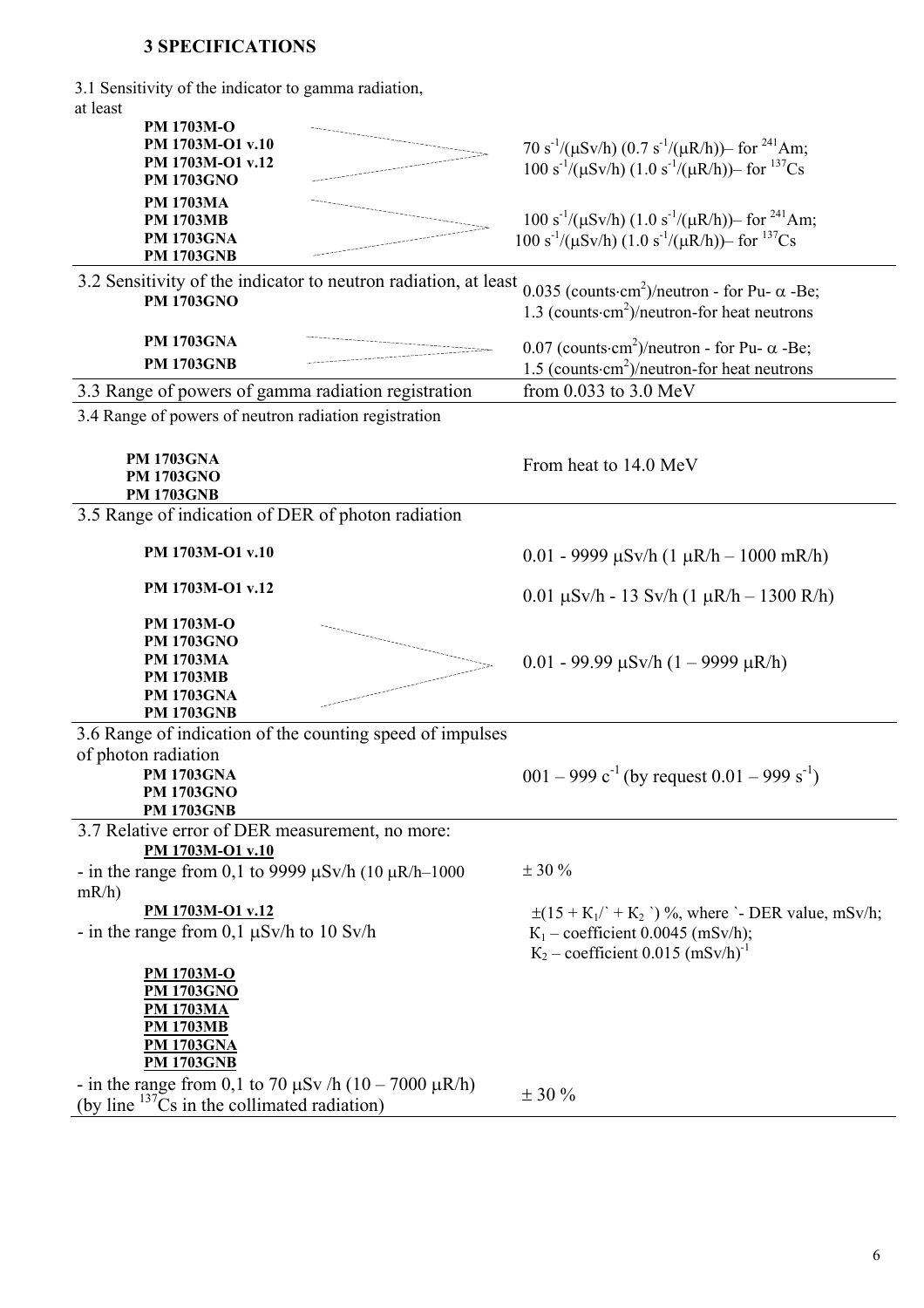| 3.8 Time of measurement                                                                     | 0,25 s                                                      |
|---------------------------------------------------------------------------------------------|-------------------------------------------------------------|
| 3.9 Frequency of false operations in the mode of registration                               |                                                             |
| of gamma-emissions with the radiation background $0.2 \mu Sv/h$                             | No more than one response per of continuous                 |
|                                                                                             | operation: - 10 h at n factor set up 5,3;                   |
| $(20 \mu R/h)$                                                                              | $-60$ min at <b>n</b> factor set up 4,5                     |
|                                                                                             |                                                             |
| 3.9.1 PM 1703MA                                                                             |                                                             |
| <b>PM 1703MB</b>                                                                            |                                                             |
| <b>PM 1703GNA</b>                                                                           |                                                             |
| PM 1703GNB-                                                                                 |                                                             |
| with set n coefficient (the number of mean-square deviations of                             |                                                             |
| current radiation background) so that the false alarm frequency                             | Corresponds to III $H_{Y20}$ State Standart P 51635-2000    |
| is no more than 1 per 60 min. and gamma radiation background                                |                                                             |
| is no more than 0.25µSv/h, the indicator should detect gamma                                |                                                             |
| radiation sources according to the table 3.1 below, with                                    |                                                             |
| probability over 0.5                                                                        |                                                             |
| 3.9.2 PM 1703MA                                                                             |                                                             |
| <b>PM 1703MB</b>                                                                            |                                                             |
| <b>PM 1703GNA</b>                                                                           |                                                             |
| PM 1703GNB-                                                                                 |                                                             |
| time-before-alarm while fast or slow increase of radiation                                  |                                                             |
| background (gamma radiation) for 0.5 µSv/h (at n coefficient                                | 2 s (corresponds to ANSI42.32)                              |
| set 5.3 for gamma channel), no more                                                         |                                                             |
| 3.9.3 PM 1703MA                                                                             |                                                             |
| <b>PM 1703MB</b><br><b>PM 1703GNA</b>                                                       |                                                             |
| <b>PM 1703GNB-</b>                                                                          |                                                             |
| alarm while gamma source transfer at the speed 0.5 m/s, with                                |                                                             |
| DER $0.5 \mu Sv/h$ (0.06-1.33 MeV) being generated from the                                 | 45 times for 50 runs for every recommended source           |
| source in the detector reference point (at n coefficient set 4.5 for                        | Correspons to IAEANuclear Security Series №1                |
| gamma channel), at least                                                                    |                                                             |
|                                                                                             |                                                             |
| 3.10 Frequency of false operations in the mode of registration                              |                                                             |
| of neutron emission                                                                         |                                                             |
| <b>PM 1703GNA</b>                                                                           | No more than one response per 10 h of continuous            |
| PM 1703GNO                                                                                  | operation at <b>n</b> factor set up 5                       |
| <b>PM 1703GNB</b>                                                                           |                                                             |
| 3.10.1 PM 1703GNA                                                                           |                                                             |
| PM 1703GNB-                                                                                 |                                                             |
| time to detect $^{252}$ Cf neutron source having flow density                               | 2 s (corresponds to ANSI42.32)                              |
| $2.5$ s <sup>-1</sup> sm <sup>-2</sup> in the phantom-placed indicator fiducial point (at n |                                                             |
| coefficient set 5.0 for neutron channel), no more                                           |                                                             |
|                                                                                             |                                                             |
| 3.11 Time of indicator continuous operation                                                 | At least 1000 h*                                            |
| 3.12 Calibration by background level:                                                       | $\frac{-autionatic}{-}$ in case indicator switching, change |
|                                                                                             | of n factors;                                               |
|                                                                                             | <b>-autocalibration</b> when the background level is        |
|                                                                                             | changed;                                                    |
|                                                                                             |                                                             |
|                                                                                             | <b>-forced</b> calibration by pressing the push button      |
|                                                                                             | by the user                                                 |
| 3.13 Signaling type:                                                                        | -sound;                                                     |
|                                                                                             | -vibration;                                                 |
|                                                                                             | -visual                                                     |
| 3.14 Communication with PC via IR channel                                                   | - setting of indicator working parameters                   |
| 3.15 Communication with Pocket PC by the radio channel of                                   |                                                             |
| Bluetooth type                                                                              | - reading of data from storage;                             |
| <b>PM 1703MB</b>                                                                            | - radionuclide identification                               |
| <b>PM 1703GNB</b>                                                                           |                                                             |
| 3.16 Quantity of recorded events to the indicator storage                                   | by 1000                                                     |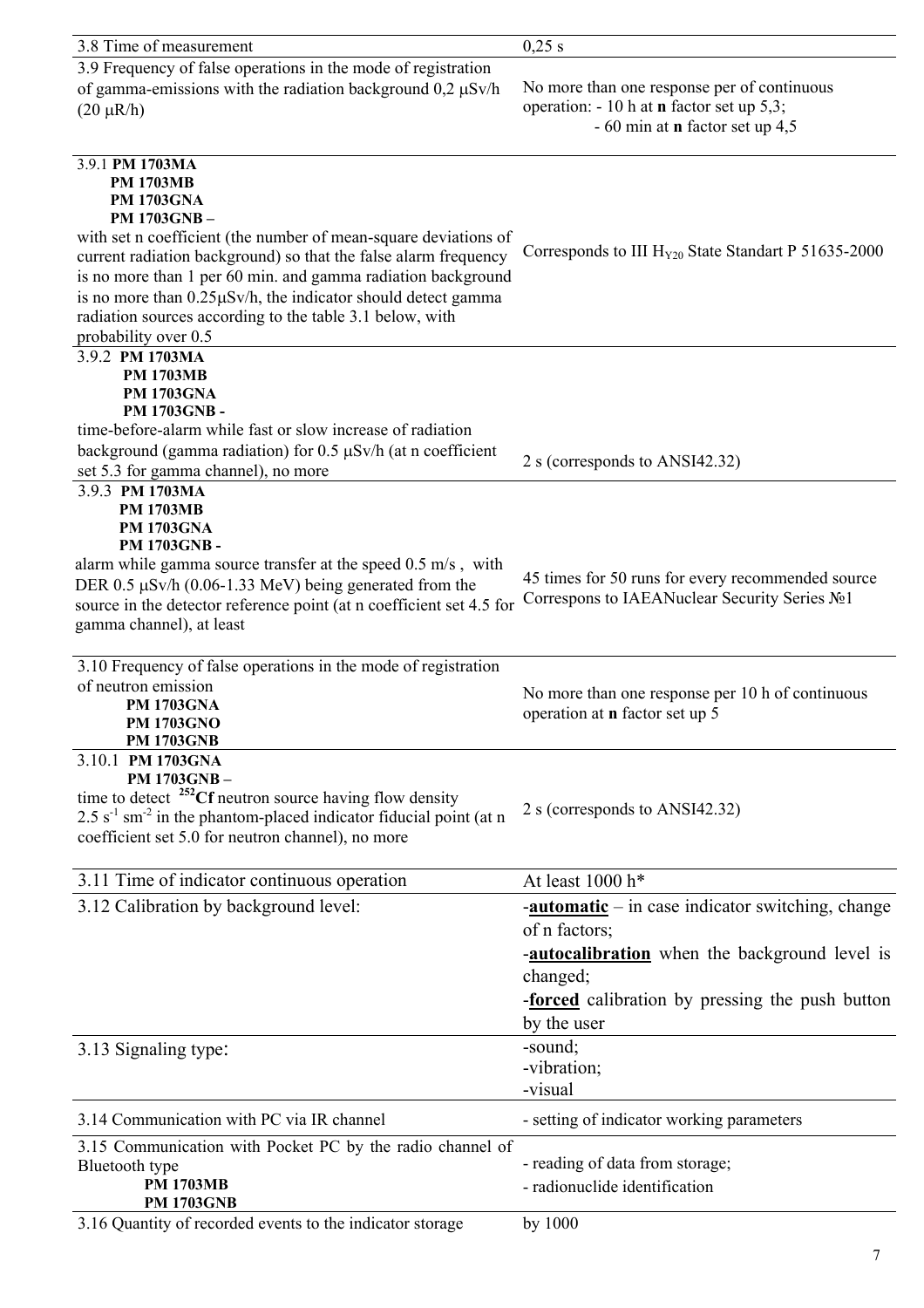| 3.17 Terms of operation:                                                                                   |                                                                                                                                                     |
|------------------------------------------------------------------------------------------------------------|-----------------------------------------------------------------------------------------------------------------------------------------------------|
| - range of ambient temperatures;                                                                           | - from minus 30 to 50 °C (-22 °F to 122 °F)                                                                                                         |
|                                                                                                            | (LCD from minus $15^{\circ}$ C to plus 50 $^{\circ}$ C)                                                                                             |
| - relative humidity                                                                                        | by 95 % at $35^{\circ}$ C (+95° F)                                                                                                                  |
| 3.18 The indicator has resistance against impact of direct and<br>alternate magnet fields having intensity | by 400 A/m                                                                                                                                          |
| 3.19 The indicator has resistance against impact of electrostatic                                          | 8 kV (air discharge),                                                                                                                               |
| discharges                                                                                                 | 6 kV (contact discharge)                                                                                                                            |
| 3.20 The indicator has resistance against impact of radio                                                  | 10 V/m in the range of frequencies from 20 to                                                                                                       |
| frequency electro-magnetic fields (under conditions of noise<br>emission from digital radio telephones)    | 1000 MHz (amplitude sinusoidal modulation having<br>depth of 80 % and frequency 1 KHz), 30 V/m in the range                                         |
|                                                                                                            | of frequencies from 800 to 960 kHz and from 1,4 to<br>2,0 GHz, (amplitude rectangular modulation having the<br>depth of 100 % and frequency 200 Hz) |
| 3.21 Indicator supply                                                                                      | $1.5 V*$                                                                                                                                            |
|                                                                                                            | (one cell POWER LINE AA (LR6) or similar by                                                                                                         |
|                                                                                                            | parameters)                                                                                                                                         |
| 3.22 Protection degree of the indicator housing                                                            | IP <sub>65</sub>                                                                                                                                    |
| 3.23 The indicator is resistant against dropping from a height                                             | $0.7$ m $(2.3$ ft)                                                                                                                                  |
| to the concrete floor                                                                                      | $(1.5 \text{ m } (4.9 \text{ ft}) \text{ in a special protection holster})$                                                                         |
| 3.24 Overall dimensions                                                                                    |                                                                                                                                                     |
| PM 1703M-O                                                                                                 |                                                                                                                                                     |
| <b>PM 1703MA</b>                                                                                           |                                                                                                                                                     |
| <b>PM 1703GNO</b>                                                                                          | 72 x 32 x 87 mm (2 $_{13/16}$ " x 1 $\frac{1}{4}$ " x 3 $_{7/16}$ ")                                                                                |
| <b>PM 1703GNA</b>                                                                                          |                                                                                                                                                     |
| PM 1703M-O1 v.10<br>PM 1703M-O1 v.12                                                                       |                                                                                                                                                     |
|                                                                                                            |                                                                                                                                                     |
| <b>PM 1703MB</b><br><b>PM 1703GNB</b>                                                                      | 75 x 35 x 89 mm (2 $_{15/16}$ " x 1 $_{3/8}$ " x 3 $_{7/8}$ ")                                                                                      |
| 3.25 Mass (without a holster), not exceeding                                                               |                                                                                                                                                     |
| PM 1703M-O                                                                                                 | 180 g (6.35 oz)                                                                                                                                     |
| <b>PM 1703MA</b>                                                                                           |                                                                                                                                                     |
| <b>PM 1703GNO</b>                                                                                          |                                                                                                                                                     |
| <b>PM 1703GNA</b>                                                                                          | 200 g (7.05 oz)                                                                                                                                     |
| PM 1703M-O1 v.10                                                                                           |                                                                                                                                                     |
| PM 1703M-O1 v.12                                                                                           |                                                                                                                                                     |
| <b>PM 1703MB</b>                                                                                           |                                                                                                                                                     |
| <b>PM 1703GNB</b>                                                                                          | 230 g (8.1 oz)                                                                                                                                      |

*\* For power supply of the indicator a rechargeable storage battery may be used (or a supply cell differing from the shown one in specifications). It is important that the typical size should correspond to АА (LR6) and rated voltage should be within 1,1 - 1,6 V. However, in this case duration of the continuous work and the range of working temperatures may differ from the above shown.*

| Table 3                                                      |               |               |               |
|--------------------------------------------------------------|---------------|---------------|---------------|
| <b>Parameter</b>                                             |               | Source type   |               |
|                                                              | $133$ Ba      | $^{137}$ Cs   | $^{60}Co$     |
| Gamma source activity, kBq ( $\mu$ Ci) $\pm$ 30 %            | 55,0(1,5)     | 100,0(2,7)    | 50,0(1,35)    |
| Movement velocity (source/instrument), m/s                   | $0,5\pm0,05$  | $0,5\pm0,05$  | $0,5\pm0,05$  |
| Distance between source and sensitive surface of detector, m | $0,2\pm0,005$ | $0,2\pm0,005$ | $0,2\pm0,005$ |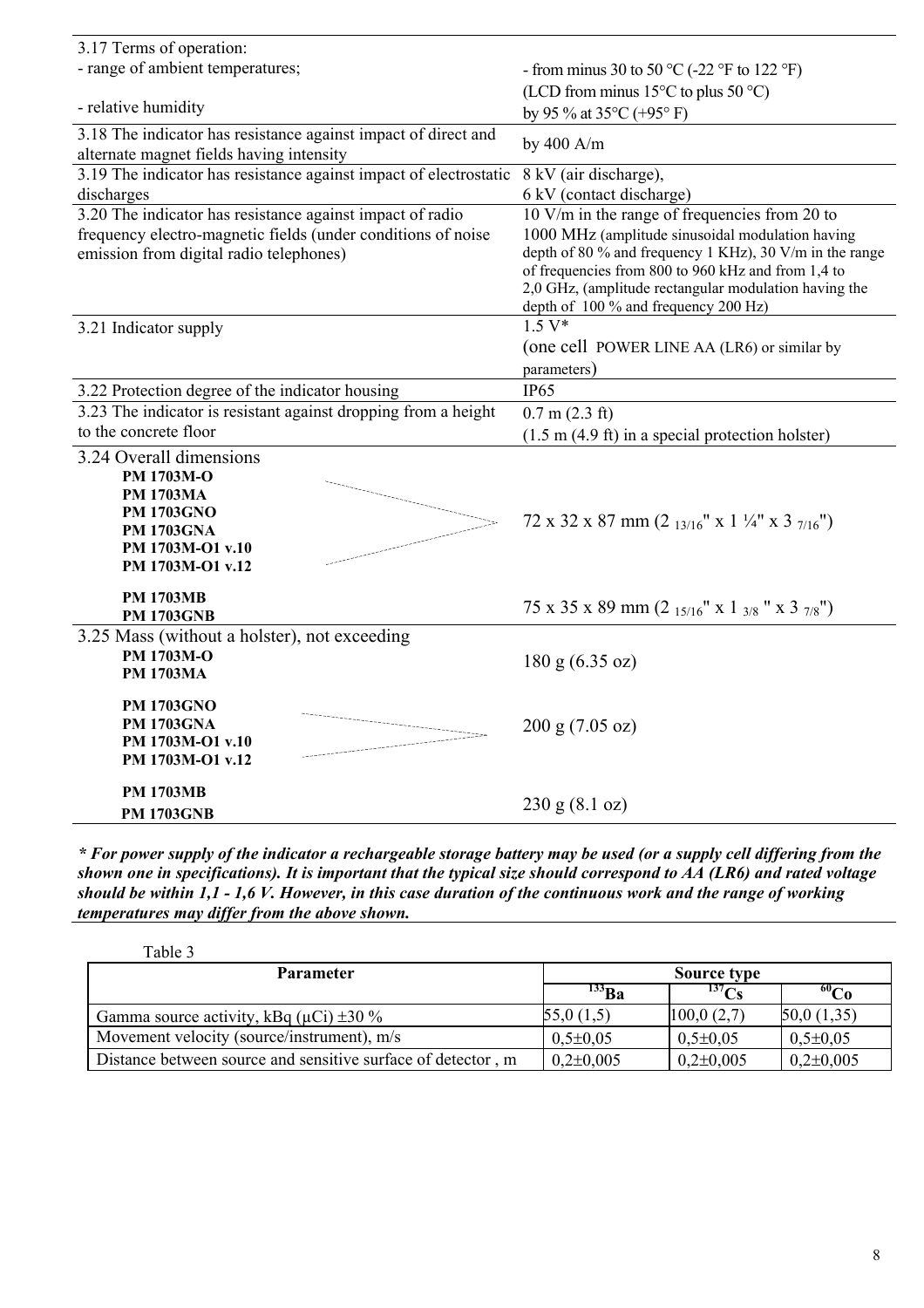#### <span id="page-8-0"></span>**4 CLAMP REMOVALS AND INSTALLATION**

A removable clamp is provided to the indicator for wearing at the waist belt. The clamp may be removed with the aid of a screw driver, as shown in fig.4.1a. The clamp is installed according to fig. 4.1b.

By an individual order the indicator may be provided with a protecting holster made of synthetic cloth , also providing possibility of wearing at the waist belt. When the protecting holster is used, the clamp is recommended to be removed.



Figure 4.1

### <span id="page-8-1"></span>**5 INSTALLATION AND REPLACEMENT OF POWER SUPPLY CELL**

The indicator is supplied without a supply cell installed.

For installation of the supply cell a cover of the supply section is to be unscrewed (11) (figure 6.1) with the aid of a special spanner included to the supply set; to be installed to the supply cell by observing polarity (the cell electrode marked with "+", must be directed inside the indicator); the cover of the supply section is to be restored.

When the supply cell is installed the indicator is automatically switched on.

During switching on and during operation of the indicator periodic control is effected of voltage in the supply cell. If the voltage becomes lower than 1,1 V, a mark " $\frac{1}{N}$  is induced in the left lower part of the LCD, and a light and sound (and/or vibrating) signal is given). In this case the supply cell should be replaced**.** 

**Note – After appearance of a discharge symbol on the**  $\angle$  **CD** the device retains **workability for at least 8 hours (with the normal background level).** 

**The user may disconnect the indicator of the supply cell discharge for approximately 30 min by a short pressing the MODE button. Being so, signaling by operation thresholds will be switched on.**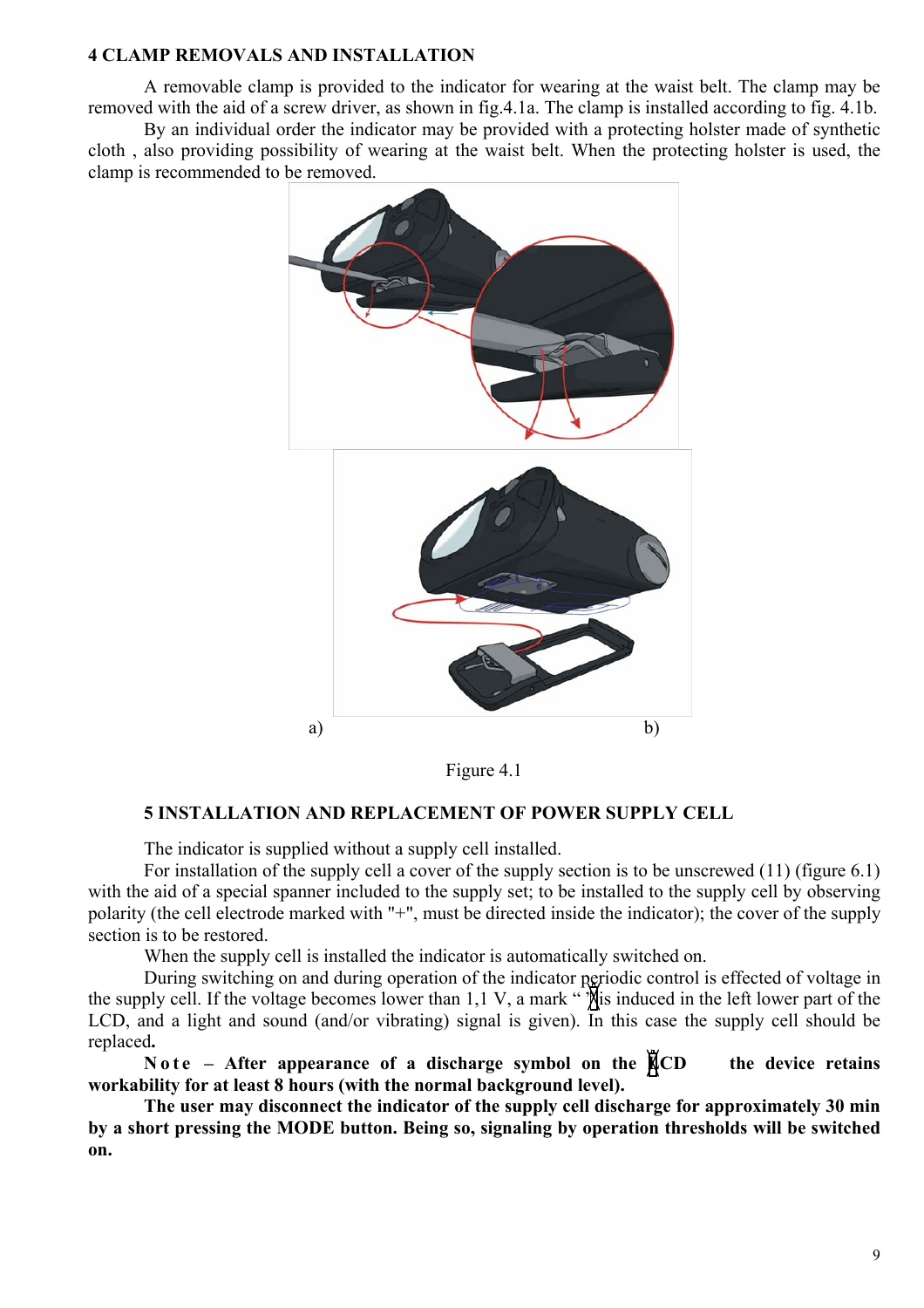# <span id="page-9-0"></span>**6 CONTROL BUTTONS. INDICATION AT LCD**

Two push buttons for the device control are located on the front panel of the indicator: (MODE) and (LIGHT) , a liquid crystal display (LCD), a window of the IR transmitter-receiver, a light diode (LED), figure 6.1.

**1 (MODE)** – a push button for : -switching on the device; -selection of operation modes; -recalibration by the background level; -change of parameters in the mode of settings

**2 (LIGHT)** – a push button for: -switching on the LCD illumination; -switching on the IR communication with the PC; - change of parameters in the mode of settings; -switching off the device

**3**- a window of the IR transmitter-receiver

#### **4** – a LED

- **5 –** the upper LCD line is intended for display of:
	- count speed,  $s^{-1}$  (in the searching mode);
	- digits from 0 to 9 (in the searching mode);
	- •DER values of gamma radiation, µSv/h (µR/h) (in the mode of DER measurement);
	- information "test", "CAL", "OL", "OFF", "Р-1.3" etc.;
	- an indication type (sound or vibration)
- **6** the analogue scale consisting of 19 segments is intended for:
	- time indication to completion of the internal processor tests reduction of the number of segments up to their disappearance;
	- time indication to completion of calibration completion by the background level increase of the number of segments up to the full scale filling;
	- visual display of the DER level in the searching mode 0-9;
- $7 a$  mark of supply cell discharge " $\overline{\mathbf{w}}$ ";
- $8$  marks indicating the paramemetrs of gamma, neutron  $3$  emissions
- **9** an indicator of the size of the induced value
	- $\bullet$  «s<sup>-1</sup>» in the mode of searching the gamma radiation;
	- $\bullet$  «s<sup>-1</sup>» in the mode of searching the neutron<sup>1)</sup> radiation;
	- $\bullet$  « $\mu$ Sv/h» in the DER indication mode (option " $\mu$ R/h")
- **10** the low LCD line, intended for:
	- indication of the average statistical expected indication error of DER, %;
	- indication of the count speed of neutron  $(1)$  radiation,  $(s^{-1})$
- **11** a cover of the power supply section
- **12** a power supply cell
- **13**  a sound indicator
- **14** a geometric detector center Cesium Iodide Scintillator
- **15** a geometric detector center G-M tube
- $16 a$  geometric detector center of neutron radiation<sup>1)</sup> detector

<span id="page-9-1"></span> <sup>1)</sup> РМ1703GNO, РМ1703GNA, РМ1703GNB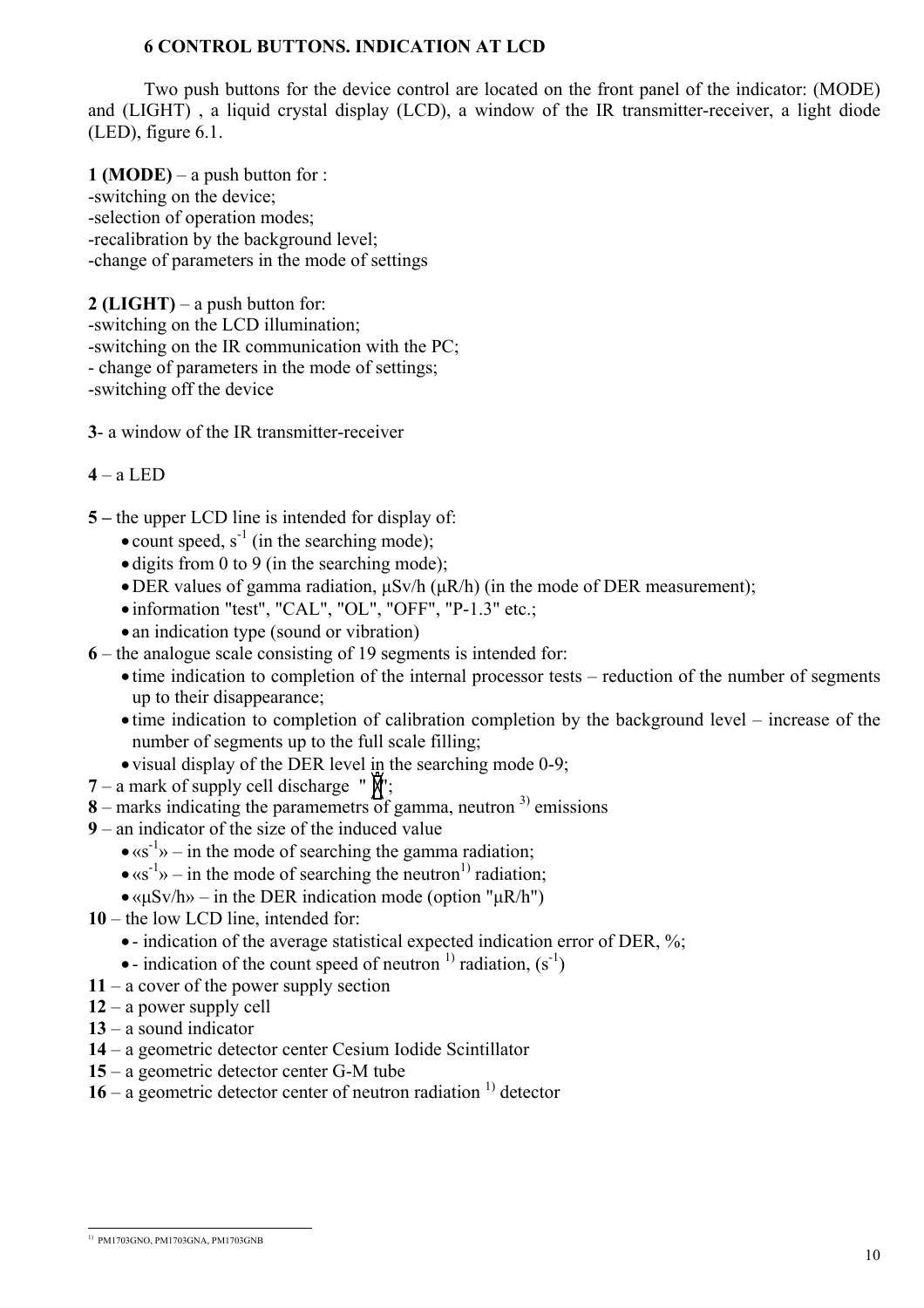

Figure 6.1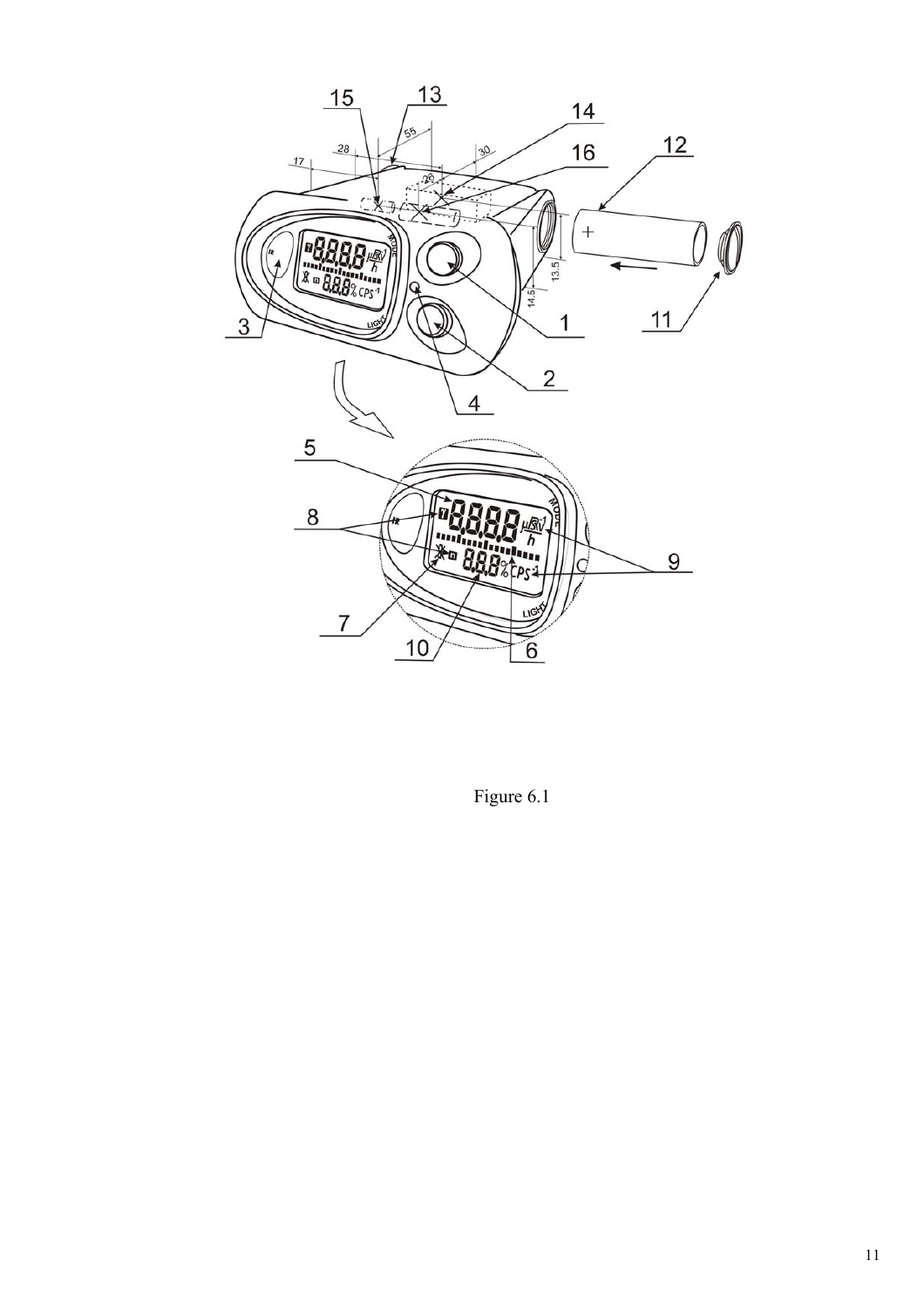# <span id="page-11-0"></span>**7 INDICATOR OPERATION**

**Attention! In case of the indicator operation at temperature below minus 15** °**С normal operation of the LCD is not guaranteed. In this case only sound or vibrating indicators should be used as the source detecting indicator. When the indicator returns to the conditions with the temperature above minus 15**°**С the normal operation of the LCD is restored.** 

### <span id="page-11-1"></span>**7.1 Safety precautions**

During the instrument adjustment, repair and maintenance, if radioactive sources are used, the regulations for work with radioactive materials and other radiation sources, as well as Standards of radiation safety should be followed.

## <span id="page-11-2"></span>**7.2 Indicator on/off**

7.2.1 **For switching the indicator ON** in the process of operation the MODE button should be pressed.



Immediately after switching on the LCD illumination must be switched on and all LCD segments must be illuminated at the same time approximately for 1 s signaling (sound and/or vibrating) must be switched on, the device must be shifted to the testing mode. In the testing mode a number of the software version (P-1.4) is indicated at the LCD for several seconds.

After completion of the tests the indicator must be shifted to the calibration mode by the background level *(*except for devices having the search mode "0-9"*)*, the analogue scale is indicated on LCD with the number of segments increased in

time, as well as the "САL" message.

After calibration completion the indicator must be shifted to the working mode in accordance with the order chart (see Attachment A).

The indicator is ready for operation.

7.2.2 **For switching off the indicator** a LIGHT button is to be pressed and kept for more than 5 s. Being so, the "**OFF**" appears.



**Attention! The indicator is automatically switched off ("OFF" is indicated at the LCD) after reading the indicator operation history in the mode of communication with a PC).** 

### <span id="page-11-3"></span>**7.3 Operation modes**

**Operation modes included by the manufacturer in the given indicator modification comply with the order chart (see attachment А).** 

### **The indicator provides the following operation modes:**

- the testing mode;
- the calibration mode by the background level:
- the searching mode (indication of the average count speed,  $s^{-1}$ );
- the mode of DER measurement:
- the mode of DER measurement along with the search function;
- the searching mode  $"0-9"$  (indication of digits  $(0-9)$ ;
- the mode of gamma registration (only for PM1703M-O1 v.10)

the mode of indication of the average count speed of gamma radiation over the time of accumulation (only for РМ1703М-О1 v.10)

- the mode of registration of neutrons $4$ )
- $\bullet$  the mode of indication of the average count of neutrons over the accumulation time<sup>1)</sup>
- the mode of fast switching of sound and vibrating signaling
- the mode of settings:
	- setting the **n** factor of gamma channel;

<span id="page-11-4"></span> <sup>1)</sup> РМ1703GNO, РМ1703GNA, РМ1703GNB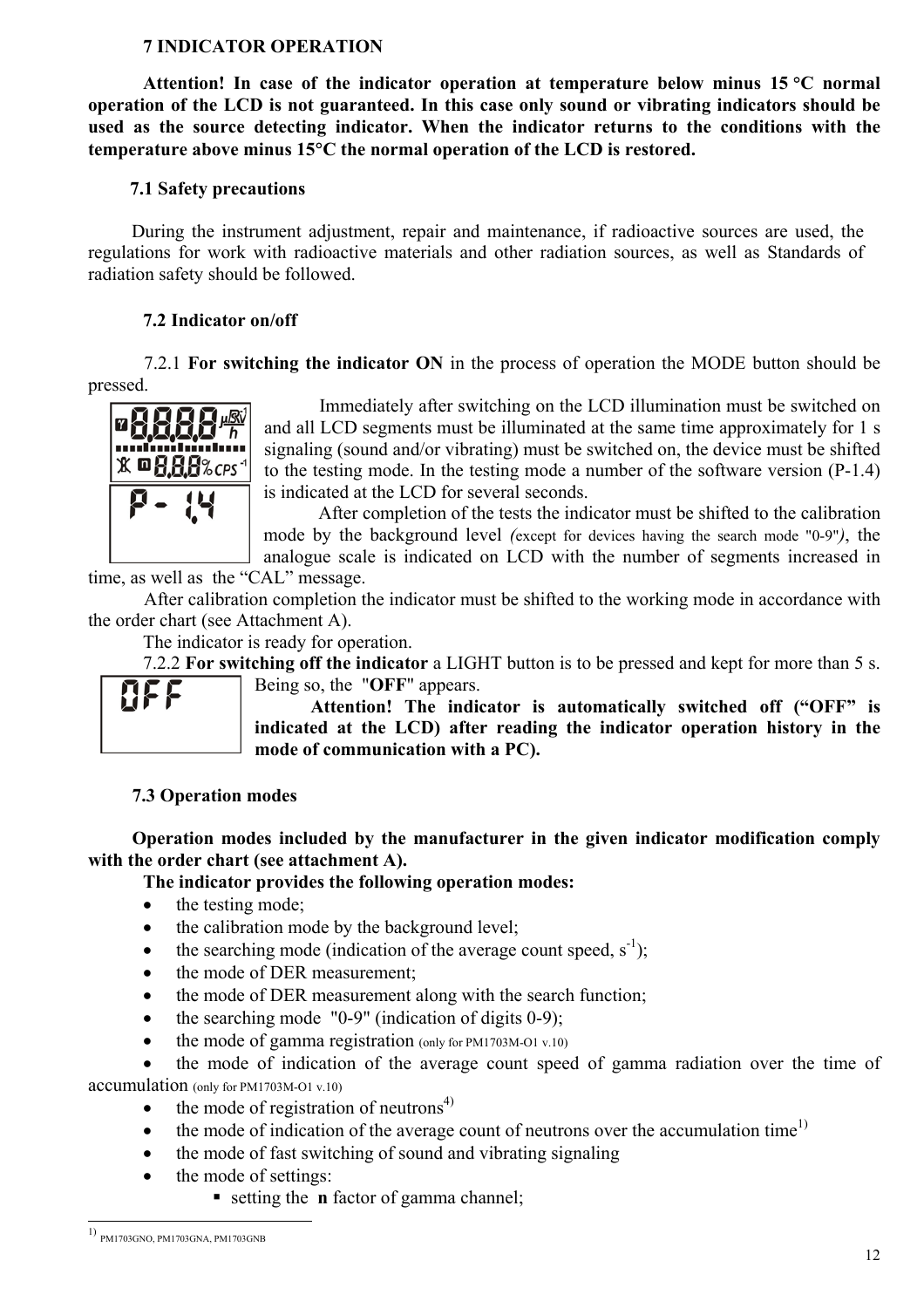- **setting the <b>n** factor of neutron channel;<sup>1)</sup>
- setting the threshold by DER for the searching mode "0-9"
- setting the threshold of neutrons count for the searching mode "0-9"
- the mode of indication settings:
	- selection of the sound and/or vibrating indication;
	- setting the sound volume of the indication;
- communication mode with PC via IR channel.
- Communication mode by radio channel with Pocket PC (РМ1703MB, РМ1703GNB).

# <span id="page-12-0"></span>**7.3.1 Testing mode**

The device enters this mode just after switching on.

Before the beginning of the testing process the indication (sound and/or vibrating) is switched on



approximately by 1 s. All marks, segments and pointers must be indicated on the LCD. Then on the LCD a number of the software version (P-1.4) is indicated on the LCD for several seconds.

In the testing mode all required tests are fulfilled. Initially, the battery discharge level is tested. "bAtt" is indicated on the LCD, as well as quantity of segments of the analogue scale which corresponds to the battery discharge level.

Then the "test" message is indicated and the reducing analogue scale. Tests

are performed. The time to completion of the test is displayed in relative units on the analogue scale in the form of the reducing number of the indicated segments.

After the test completion the device is shifted to the calibration mode by the background level. The analogue scale is indicated on the LCD with the number of

segments increasing in time, as well as the message "САL" **1)**.

# <span id="page-12-1"></span>**7.3.2 Calibration mode by background level[5\)](#page-12-2)**

The indicator enters this mode automatically after completion of the testing mode, and being so, "CAL" message is indicated on the LCD



In the calibration mode the analysis of the background level of gamma (and neutron) emission is carried out.

**Attention! Find below the principles of operation of the device gamma channel. Functioning of the neutron channel**[6](#page-12-3)**) is subordinate to a more complicated operation algorithm and is not shown in details in the present** 

### **manual.**

The processor counts the number of impulses passed from the detection block over the preset calibration time, and the time is indicated on the analogue scale in relative units from the calibration beginning in the form of increasing number of the indicated segments. In case of recalibration of the indicator by the user during operation the recalibration time may automatically be reduced along with growth of the background level, when calibration is fulfilled.

The processor counts the value of **the gamma channel operation threshold**

# **Operation threshold = N + n \***  $\sqrt{N}$ ,

 $N$  – average speed of counting impulses over the calibration time

**n** – number of mean square deviations ( **n** factor of the gamma channel).

**n** factor changes the value of **the operation threshold** (the minimum detection level), the less **n**  factor, the less threshold value is and the higher indicator sensitivity is. **n** factor is set by the user in the mode of settings, if this is permitted in the communication mode with PC by the user-administrator (the manufacturer sets the value of n factor equal to 5,3). The range of factor setting is equal from 1 to 9,9 with discreteness 0,1.

For recalibration of the indicator by the background level the **MODE** button should be pressed (to be kept pressed for more than 2 s), until "CAL" message is indicated on the LCD, then the push button

<span id="page-12-2"></span><sup>&</sup>lt;sup>1)</sup> The said mode in unavailable in indicators with the switched on SERCHING MODE "0-9"

<span id="page-12-3"></span><sup>2)</sup> РМ1703GNO, РМ1703GNA, РМ1703GNB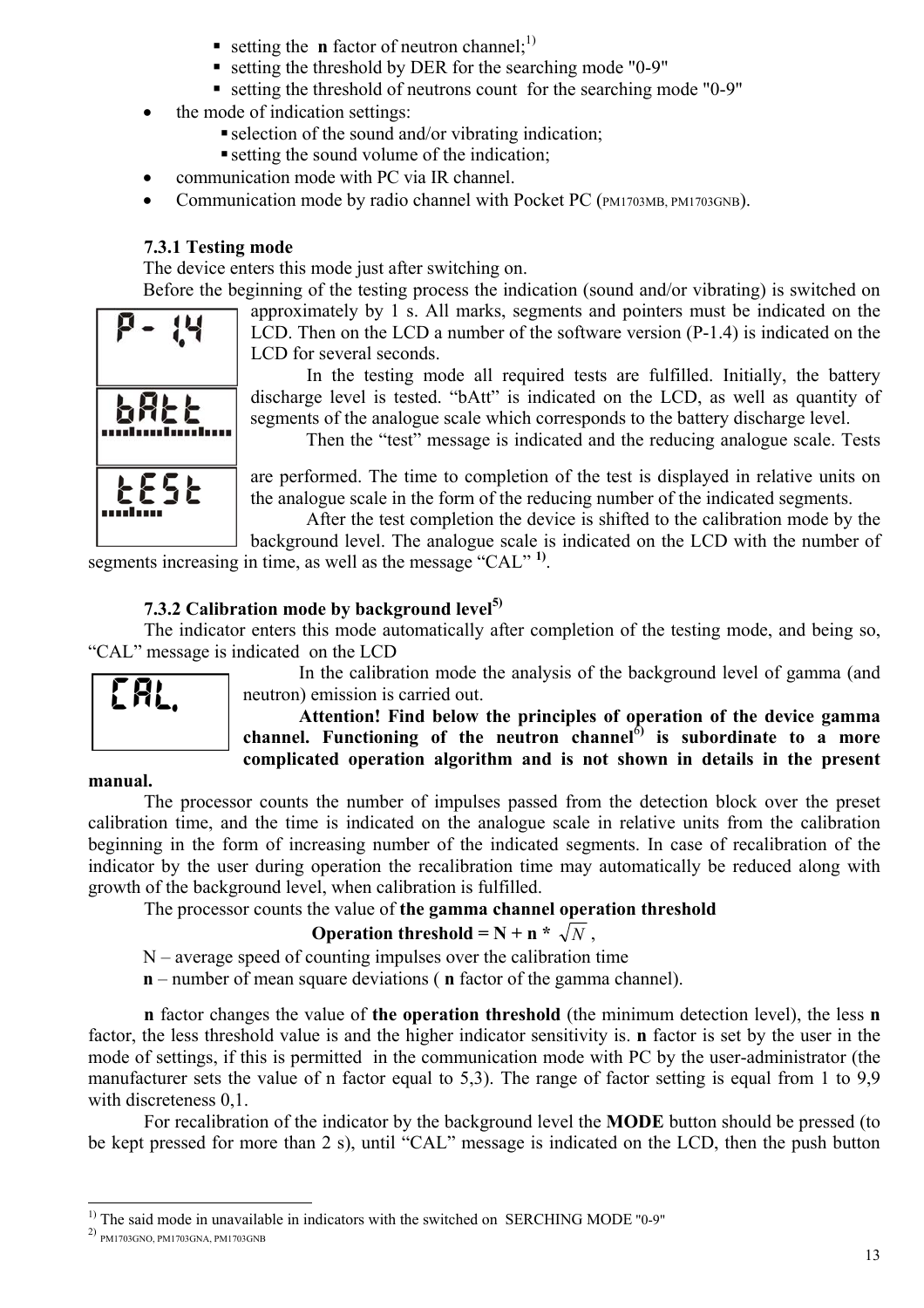should be released. The analogue scale will also be indicated on the LCD along with the number of segments increasing in time.

The auto background may be switched on in the mode of communication with the PC. Auto background makes it possible to automatically retain the high sensitivity at reduction of the background level and avoid false operations with its slow increase.

The device is highly sensitive to the change of radiation level. The alarm may be produced, e.g. the device being moved from the open air (street) to the premises with materials containing natural radioactive isotopes (potassium, thorium, radium, uranium) producing heightened natural radiation level. Such materials are mainly concrete and similar construction materials containing sand, natural stone (especially facet), ceramic tile, glass, etc. In this case, the device auto calibration will be not switched on, that is why it is recommended to re-calibrate it manually to adjust it to the modified background. Also, the coefficient **n** may be altered to change the sensitivity threshold.

After auto background completion the indicator is automatically shifted to the operating mode in accordance with the chart of orders (see attachment А).

## <span id="page-13-0"></span>**7.3.3 Searching mode. Detection and localization of sources of gamma and/or neutron radiations**[7](#page-13-1)**)**

7.3.3.1 Being in the searching mode the indicator shows the speed of counts of the gamma channel in the LCD upper line,  $s^{-1}$ .

|                                                                                                   | THE TOHOWING IS INCLUDED IN THE TOWER THIS. |                                                                                                                                                                                                                 |
|---------------------------------------------------------------------------------------------------|---------------------------------------------|-----------------------------------------------------------------------------------------------------------------------------------------------------------------------------------------------------------------|
| PM 1703M-O1 v.10<br>PM 1703M-O1 v.12<br><b>PM 1703M-O</b><br><b>PM 1703MA</b><br><b>PM 1703MB</b> | $n9915$ s <sup>4</sup><br>08%               | • the average statistical indication error of the average<br>count of gamma radiation in per cents;                                                                                                             |
| <b>PM 1703GNO</b><br><b>PM 1703GNA</b><br><b>PM 1703GNB</b>                                       | -88                                         | the average speed of count of neutron radiation in $s^{-1}$ ;                                                                                                                                                   |
| All modifications                                                                                 |                                             | • If at indicator operation in the searching mode the<br>average speed of count of the gamma channel exceeds the<br>upper limit of indication, "OL" is indicated on the LCD.                                    |
| <b>PM 1703GNO</b><br><b>PM 1703GNA</b><br><b>PM 1703GNB</b>                                       | $\alpha$ <sup>1</sup>                       | • If at indicator operation in the searching mode the<br>average speed of count of the gamma channel exceeds the<br>upper limit of indication, "999" (by request "99")<br>blinking message is indicated on LCD. |

The following is indicated in the lower line:

In this mode the indicator operation is carried out to the following thresholds:

**1)** The fixed **threshold by DER**, set up in the communication mode with the PC by the useradministrator;

When the installed threshold is exceeded by DER the indicator sends light, sound and/or vibrating signals. Being so single-tone periodical signals are sent with the constant interval and duration 1 s by making it possible for the user to acknowledge indication when threshold by DER is exceeded from the operation threshold.

**2) The gamma channel operation threshold** (the minimum detection level) calculated in the calibration mode and taking into account the changes in the background level. When the gamma channel threshold is exceeded the indicator light, sound and/or vibrating signals. Being so, frequency of the received signals is constant and is increased along with the exceeded **gamma channel operation threshold**.

<span id="page-13-1"></span> <sup>1)</sup> РМ1703GNO, РМ1703GNA, РМ1703GNB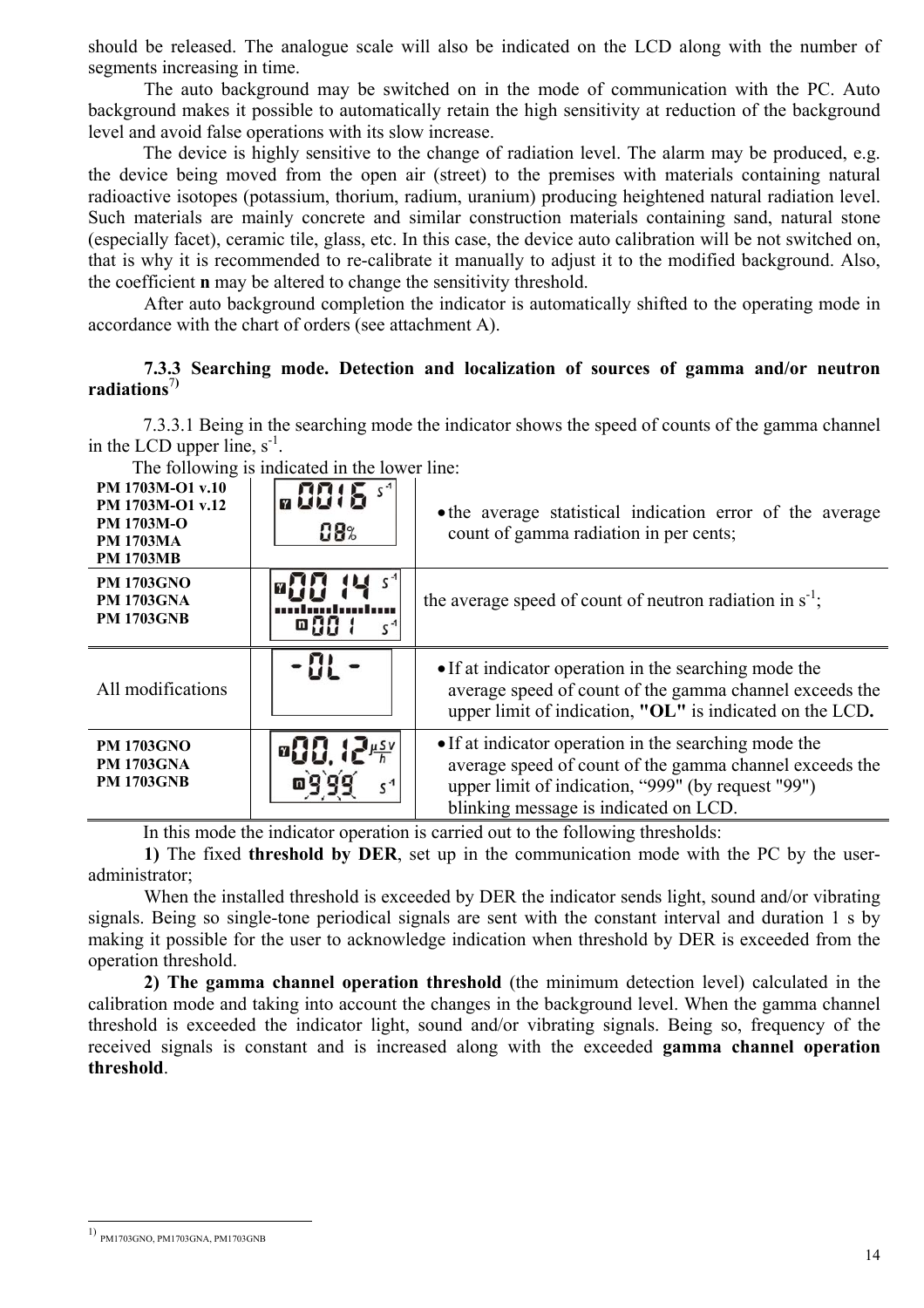The whole range of energies of the indicator gamma radiations is divided into four energy channels. Three channels correspond to areas of interest for low, middle and high energies, and the  $4<sup>th</sup>$  one – to the whole range of energies of the gamma radiation. **The operation threshold** is calculated for every channel.

The processor counts impulses every 0,25 s by each channel from the detection block, and it keeps the amount of impulses during the counting. Being so, every 0,25 s the number of impulses over the last (new) interval is added to the current amount, and the number of impulses during the first (the oldest) interval is deducted from the sum of impulses (the current average). So, the number of impulses stored in the processor for each channel is renewed every 0,25 s.

The current average number of impulses is compared every 0,25 s with **operation thresholds** for each channel, **which are calculated in the calibration mode (clause 2.2.3)**. If the current average value of the number of impulses by any channel exceeds the threshold value, indication (light, sound and/or vibrating) is switched on.

**3)** The operation threshold for the neutron channel<sup>[8](#page-14-0))</sup> c (The minimum detection level), calculated in the calibration mode and taking into account the changes in the background level. If the operation threshold is exceeded the indicator sends light, sound and/or vibrating signals. Being so, double signals are sent with the permanent interval and duration, what making it possible for the user to find indication when the operation threshold of gamma channel exceeds operation of the neutron  $\frac{1}{1}$  channel.

 In the searching mode the device resolves the problems of detection and localization of sources of gamma and neutron  $\frac{1}{1}$  radiation.

# **7.3.3.2 Detection of gamma and neutron 1) radiation sources**

When detecting radiation sources the instrument should be held so that the rear side (where the clip is attached) is directed onto the scanned object. The efficiency of detecting radiation sources is the higher, the closer is the instrument to the scanned object (article, person, container, vehicle, etc) and the smaller is the velocity of its movement along the object.

When detecting radiation sources under conditions when the audible signals produced by the instrument are not heard (for example, are damped by noise) the vibrating and light indicator should be used.

One should remember that indicator sensitivity and frequency of false operations depend on:

- the preset value of n factor by the gamma channel**;** 

- the preset value of n factor by the neutron channel  $\binom{1}{2}$ ;

- the background level calculated by the indicator in the calibration mode by the background level.

In case when auto background is switched on in the communication mode with a PC, the indicator will automatically take into account slow changes of the background level and calibrate by a new background level approximately after every ten minutes with the reduction of the background level or after somewhat bigger intervals during increase of the background level. However, auto background will be carried out under conditions of absence of indicator operations or sharp changes of the background level over certain intervals defined by the algorithm.

It should be noted that false signals (light, sound and/or vibrating) are not regular and, therefore, may be easily distinguished from alarm signals produced by the existing radiation source as far as their rate is constant or increases when the instrument moves closer to a radiation source.

When the radiation source is detected by the instrument or by a stationary system, the radiation source is to be **located.**

# **7.3.3.3 Locating gamma and/or neutron 1) radiation sources**

To **locate** the radiation source the instrument should be held at a distance no more than 10 cm from the scanned object. The velocity of movement along the scanned object should not be more than 10 cm per second. As the instrument moves closer to a gamma radiation source, the rate of the signals will increase.

With the switched on sound indication sound signals are heard accompanied with blinking of a red LED. With the switched on vibrating indicator mechanical vibrations are felt inside the indicator (casing trembling) accompanied with a red LED.

 $\overline{a}$ 

<span id="page-14-0"></span><sup>1)</sup> РМ1703GNO, РМ1703GNA, РМ1703GNB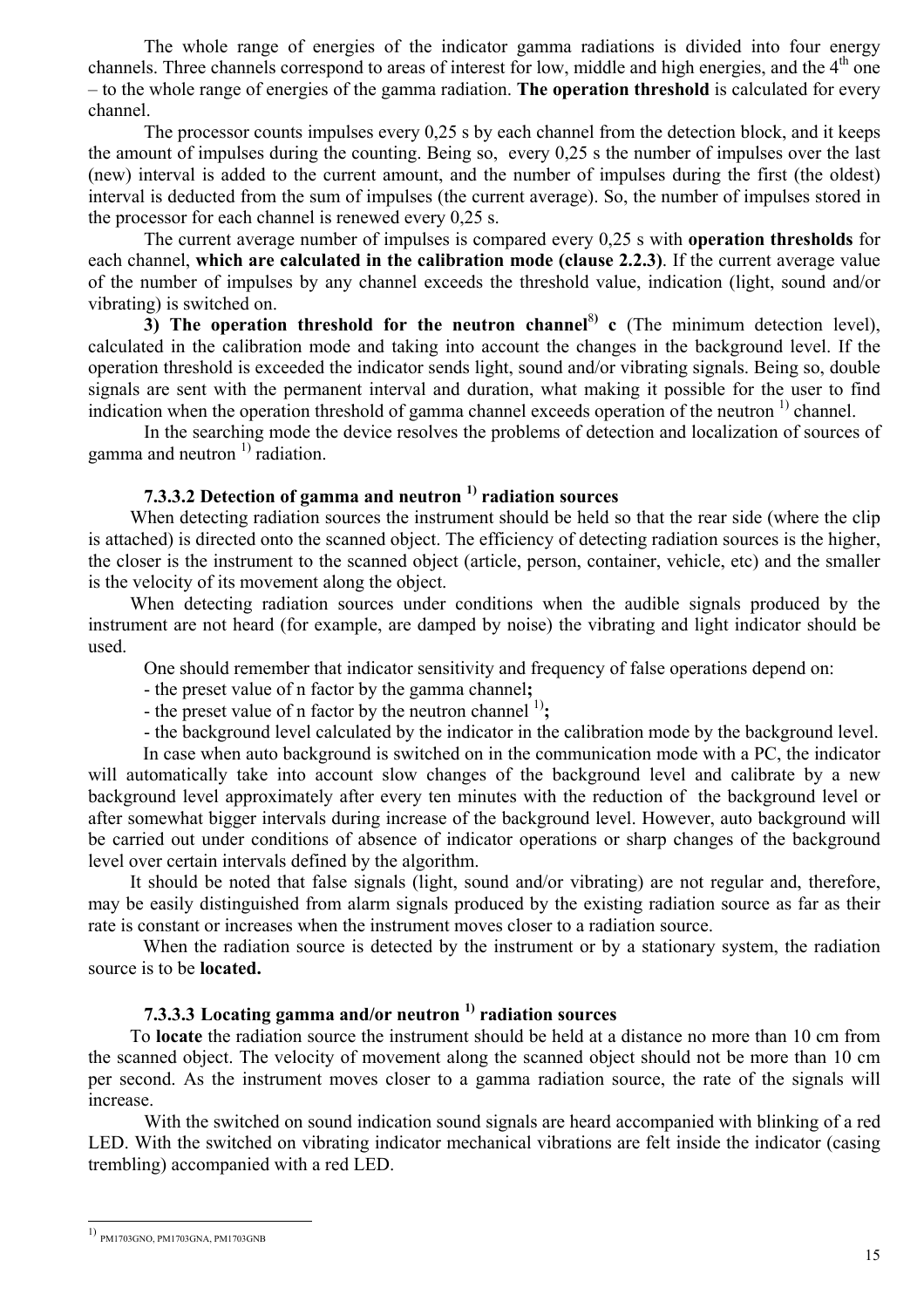When the maximum rate of light, sound and/or vibration signals have been reached the further localization becomes impossible without calibration by a new background level. For this purpose, if possible, a MODE button should be pressed **without changing the distance to the object**, and this is to be retained by appearance of "CAL" message on the LCD. The instrument will automatically perform the background updating and then the gamma radiation source locating may be continued. If necessary this procedure may be repeated several times until a gamma radiation source is located.

If necessary to locate neutron **1)** radiation source or combined gamma and neutron radiation source it is not allowed to use sound and vibration alarm devices, as the instrument will produce the signals characterizing exceed of neutron count rate threshold, without a reaction to the source approach or removal. In this case it is recommended to perform source locating by observing the count rate change (or DER) on the LCD upper scale (gamma radiation channel) or the count rate change the change of segments number on the LCD lower scale (neutron channel).

# <span id="page-15-0"></span>**7.3.4 Mode of DER measurement**

Staying in the DER measuring mode the device in the upper LCD line indicates the DER of •

photon radiation  $H^*(10)$ , in  $\mu Sv/h$ . The lower line indicates the average statistical DER indication error in percents.

 $\mu$  S V 06%

If during device operation in the measuring mode the DER value exceeds the upper limit of the measuring range by more than 1.3, "OL" message is shown on the LCD.

# <span id="page-15-1"></span>**7.3.5 DER measuring mode along with searching function**

Staying in this mode the device in its upper line of LCD induces the photon radiation DER

Н \*(10), µSv/h. •

The following is indicated in the lower line:

| PM 1703M-O1 v.10<br>PM 1703M-O1 v.12<br><b>PM 1703M-O</b><br><b>PM 1703MA</b><br><b>PM 1703MB</b> | U S V<br><b>95%</b>         | • average statistical error of DER indication in percents |
|---------------------------------------------------------------------------------------------------|-----------------------------|-----------------------------------------------------------|
| <b>PM 1703GNO</b><br><b>PM 1703GNA</b><br><b>PM 1703GNB</b>                                       | $\mu$ SV<br>68.<br>$c^{-1}$ | • average speed of count of neutrons in $s^{-1}$          |

**Attention! The indicator may perform the searching and localizing functions of the ionizing radiation in this mode. This is stipulated in the devices, wherein the searching mode is unavailable, or the searching function is additionally included in the measuring mode** *(see the order chart – attachment A).*

# <span id="page-15-2"></span>**7.3.6 Searching mode "0-9"**

In the searching mode "0-9" digits from 0 to 9 are indicated on the LCD display. Compliance of DER values by  $\gamma$  - channel and digits indicated on the indicator LCD is shown in the table 7.1.

| Table 7.1 |  |
|-----------|--|
|-----------|--|

| Indicated figure   |            |             | ∠            |             |              |             |              |             |             |              |
|--------------------|------------|-------------|--------------|-------------|--------------|-------------|--------------|-------------|-------------|--------------|
| Range of indicated | From       | $\ge 0.37$  | $\ge 0.45$   | $\ge 0.59$  | $\geq 0.90$  | $\geq 1,20$ | $\geq 2.50$  | $\ge 5,82$  | ≥9,58       | $\geq$ 23,50 |
| DER, $\mu Sv/h$    | background | < 0.45      | < 0.59       | < 0.90      | < 1,20       | < 2.50      | < 5,82       | <9,58       | < 23,50     |              |
|                    | to $0.37$  |             |              |             |              |             |              |             |             |              |
| Range of indicated | From       | $\ge 0.037$ | $\geq 0.045$ | $\ge 0.059$ | $\geq 0.090$ | $\ge 0.120$ | $\geq 0.250$ | $\ge 0.582$ | $\ge 0.958$ | $\geq 2,350$ |
| DER, mR/h          | background | < 0.045     | ${<}0.059$   | < 0.090     | < 0,120      | < 0.250     | < 0.582      | < 0.958     | 2,350       |              |
|                    | to $0.037$ |             |              |             |              |             |              |             |             |              |

The analogue scale is in parallel filled in. The number of illuminating segments of the analogue scale is proportional to the digit induced on the LCD.



In the searching mode "0-9" operation of the indicator is carried out in the following thresholds: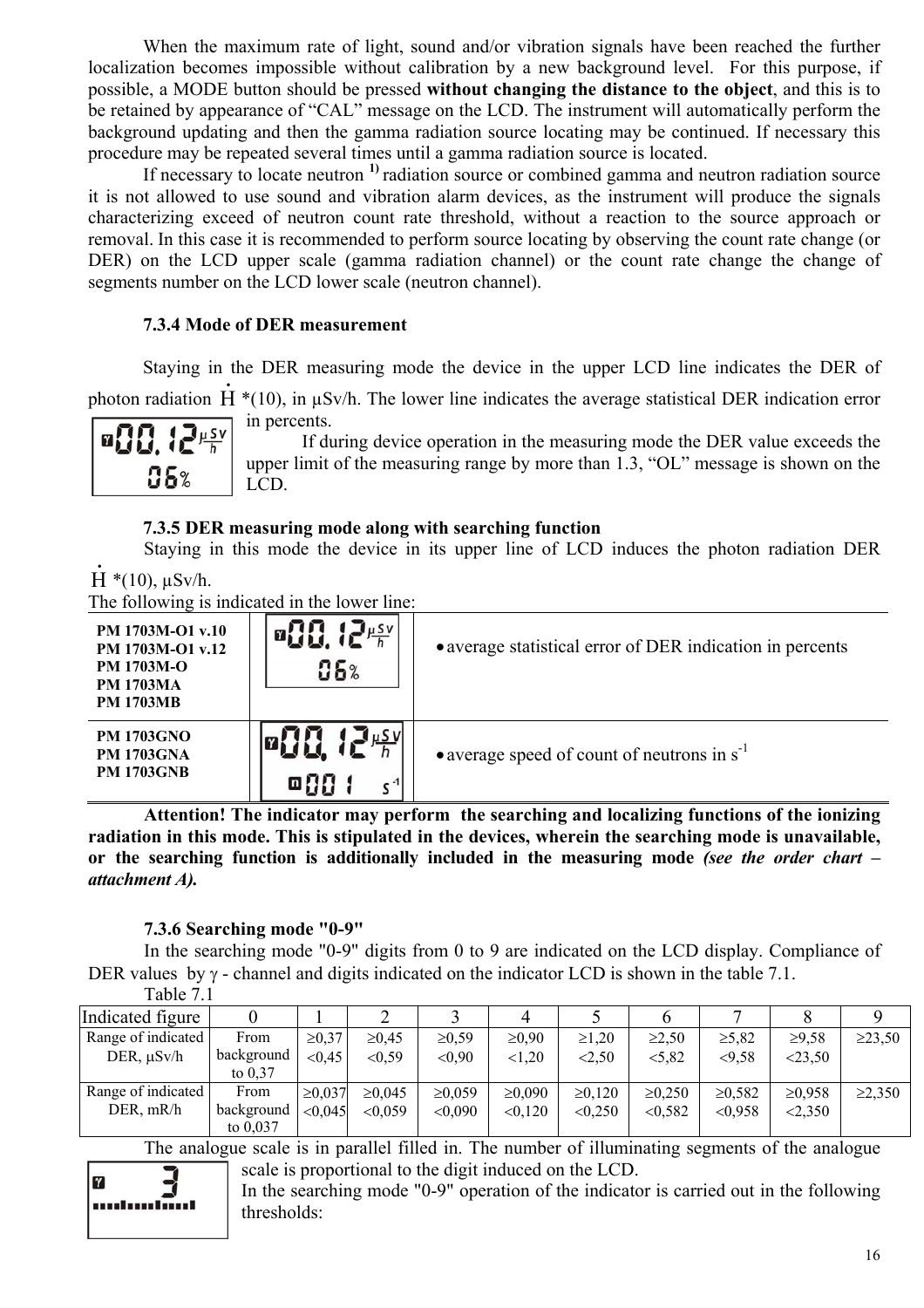**1)** The searching **threshold by DER** is set in the mode of settings from the front panel of the indicator, as well as in the mode of communication with a PC by the user-administrator. The range of threshold setting is equal to  $15 - 7777 \text{ uR/h}$  (0.15-77.77  $\mu$ Sv/h), recommended – 30  $\mu$ R/h (0.3  $\mu$ Sv/h)). The preset searching threshold exceeding by DER is accompanied with light, sound and vibration signaling (by user's option). Frequency of signals increases by device approaching to the gamma radiation source.

**2)** The safety threshold – the  $2<sup>nd</sup>$  threshold by DER, is only set in the mode of communication with a PC by the user administrator. The range of threshold setting is equal to  $10 - 7000 \mu R/h$  (0.1-70  $\mu$ Sv/h), the recommended one – 3 mR/h (30  $\mu$ Sv/h)). The light, sound and/or vibrating signals are provided in case of exceeding the safety threshold. Being so, single tone periodical signals are provided with the permanent interval and duration of 1 s what makes it possible for the user to differentiate the indication in case of exceeding the searching threshold by DER from the safety threshold.



Compliance of speed values by neutron<sup>[9](#page-16-4)</sup> channel and digits indicated on the device LCD is shown in the following table 7.2.

Table 7.2

| Indicated figure |            |   | ⌒<br>∸ |     |    |     |                              |                        |             |
|------------------|------------|---|--------|-----|----|-----|------------------------------|------------------------|-------------|
| Count speed      | From       |   | 24     | ر ے | ≥4 | ر∠  | $\sim$ $\circ$<br>$\leq 0.5$ | $\leq$ $\cup$ , $\cup$ | $\geq 20,5$ |
|                  | packground | ∽ | ◡      |     | w  | <8, | 1 <sub>2</sub>               | $\leq$ U.J             |             |
|                  | to 1       |   |        |     |    |     |                              |                        |             |

The fixed threshold of counting neutrons for the searching mode "0-9" (the range of threshold setting is equal to  $1.0 - 99.0$  s<sup>-1</sup>, recommended –  $1.5$  s<sup>-1</sup>) is set in the mode of settings from the front indicator panel, as well as in the communication mode with a PC by the user-administrator.

# <span id="page-16-0"></span>**7.3.7 Gamma registration mode** *(only for РМ1703М-О1 v.10)*

In this mode in the upper line of LCD a  $\gamma$  is shown and the quantity of accumulated count impulses is indicated in the form of:



 $XXXX - in case of indication by the value of 9999$  impulses;

 $X.XEX - in case of indication above 9999$  impulses, wherein X is any figure from 0 to 9, EX is  $10^x$ .

Time of accumulation of impulses in hours is indicated in the lower LCD

line.

#### <span id="page-16-1"></span>**7.3.8 Indication mode of average speed of gamma radiation during accumulation** *(only for РМ1703М-О1 v.10)*



In this mode in the upper line of LCD a  $\gamma$  is blinking, and the average count time is shown during accumulation time  $(s^{-1})$ .

The lower LCD line shows the value of the statistical error of the average count

speed in percents.

$$
\left|\frac{\mathbf{u}^{\mathbf{r}}_{\mathbf{r}}}{\mathbf{u}^{\mathbf{r}}_{\mathbf{r}}}\right|=\frac{1}{\mathbf{u}^{\mathbf{r}}_{\mathbf{r}}}
$$

For reset of the current value of impulse counting and accumulation renewal a MODE button should firstly be pressed and retained by staying in this mode.

# <span id="page-16-2"></span>**7.3.9 Mode of neutrons registration 1)**

In this mode the number of accumulated count impulses is indicated in the LCD upper line:



 $XXXX - in case of indication by the value of 9999$  impulses;

 $X.XEX - in case of indication above 9999 impulses, wherein  $X - any$$ figure from 0 to 9, EX is  $10^x$ .

**n** mark is blinking in the lower line of the LCD and the time of impulses accumulation is indicated in hours.

<span id="page-16-4"></span><span id="page-16-3"></span> <sup>1)</sup> РМ1703GNO, РМ1703GNA, РМ1703GNB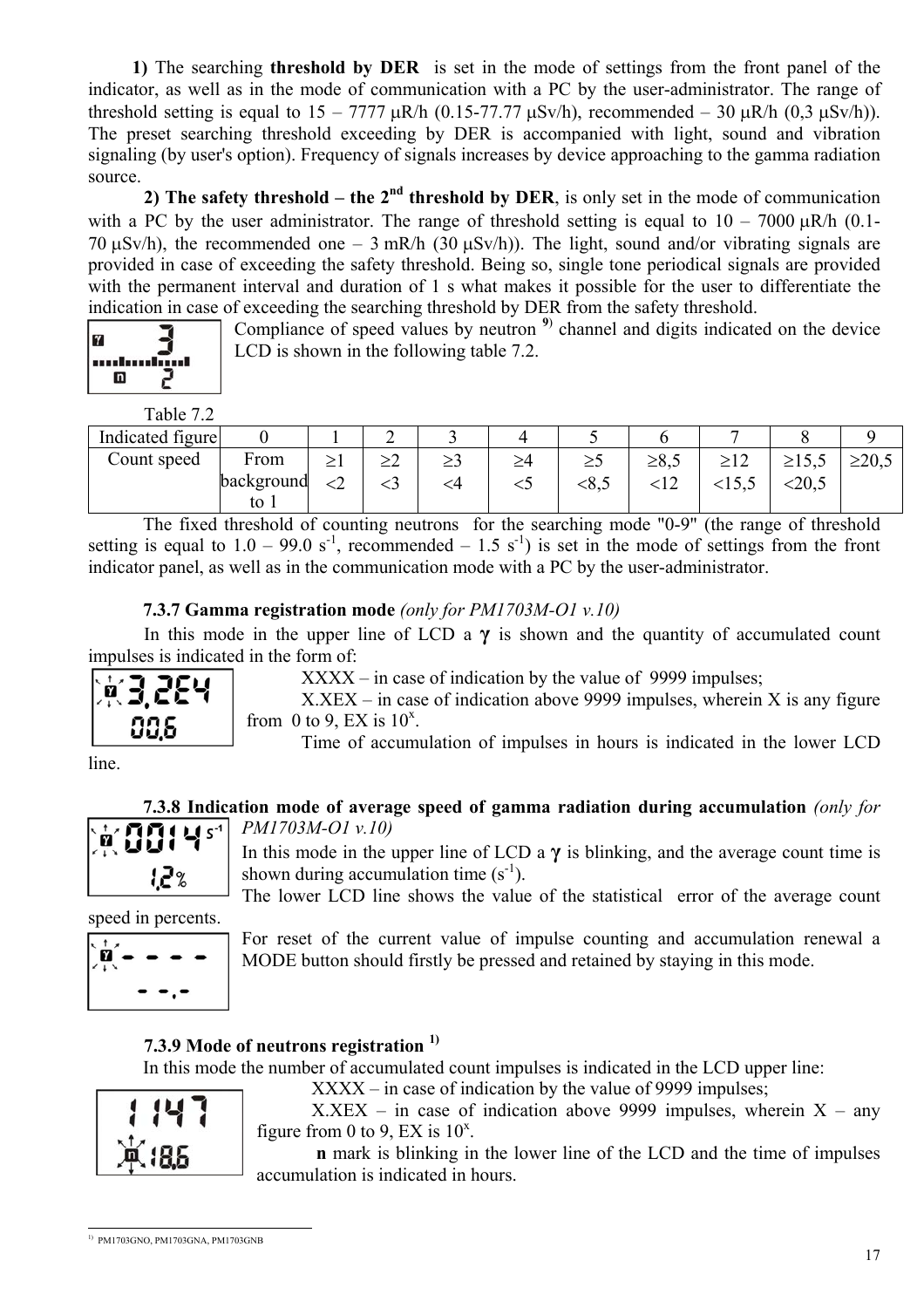# **7.3.10 Indication mode of average speed of neutron during accumulation1)**

In this mode in the upper line of LCD the average count time is shown during accumulation time  $(s^{-1})$ . The lower LCD line shows the value of the statistical error of the average count speed in percents.

$$
\begin{array}{c}\n\bullet & \bullet & \bullet & \bullet \\
\hline\n\frac{\partial}{\partial t} \stackrel{\circ}{\bullet} & \bullet & \bullet \\
\hline\n\end{array}
$$

For reset of the current value of impulse counting and accumulation renewal a MODE button should firstly be pressed and retained by staying in this mode.

### <span id="page-17-0"></span>**7.3.11 Quick switching of sound or vibrating indication**

In this mode the user may check the preset indication or select another indication type (sound – (Aud -on) or vibrating – (Vibr-on)).



In order to enter this mode a MODE push button should be pressed for a short time in any operating mode**, provided that button pressing has not been effected during the last 15 seconds**. The current indicating type shall be displayed on the device LCD. Selection (switching) of the required

indication type is carried out by short pressing of LIGHT PUSH BUTTON.

It should be borne in mind that the user may change the sound volume in the mode of settings.

## <span id="page-17-1"></span>**7.3.12 Communication mode by radio channel with a Pocket PC[10\)](#page-17-2)**

In the communication mode with PPC by radio channel, of Bluetooth type the modification indicators: **РМ1703МВ, РМ1703GNB** make it possible to identify the radio nuclide substance composition.

For setting the communication between the indicator and the "Bluetooth" mode should be switched on in the indicator. For this purpose a MODE push button should be started for several times until the note [–bt–off] is indicated on the LCD. A LIGHT push button should be used for switching over



the state of «Bluetooth» to [– bt–on].

Further the user's program "Smart 2003" should be started.

Indicator operation in this mode is described in Help site and supplied on a CD.

#### **Attention!**

**1 In case of the indicator operation in the mode of communication with РРС access to the mode of settings of the indicator with the aid of indicator settings on the front panel will be IMPOSSIBLE. All settings are performed with the aid of РРС.** 

**2 It should also be taken into account that in case of inclusion of "Bluetooth" mode power supply of the indicator essentially increases.** 

**3 The spectrometric parameters (such as energy resolution) of detector become worse as ambient temperature rise 32 and above. Due to this fact, the probability of correct nuclide identification may decrease, especially regarding the nuclides with multiple pears and the mixtures of nuclides.** 

**At switching over the "Bluetooth" mode the indicator enters after approximately 1 minute the sleeping mode, and being so, LCD will have the following forms:**

<span id="page-17-2"></span> $<sup>1</sup>$  a PPC with the Bluetooth installed should be used for indicator operation in the said mode.</sup>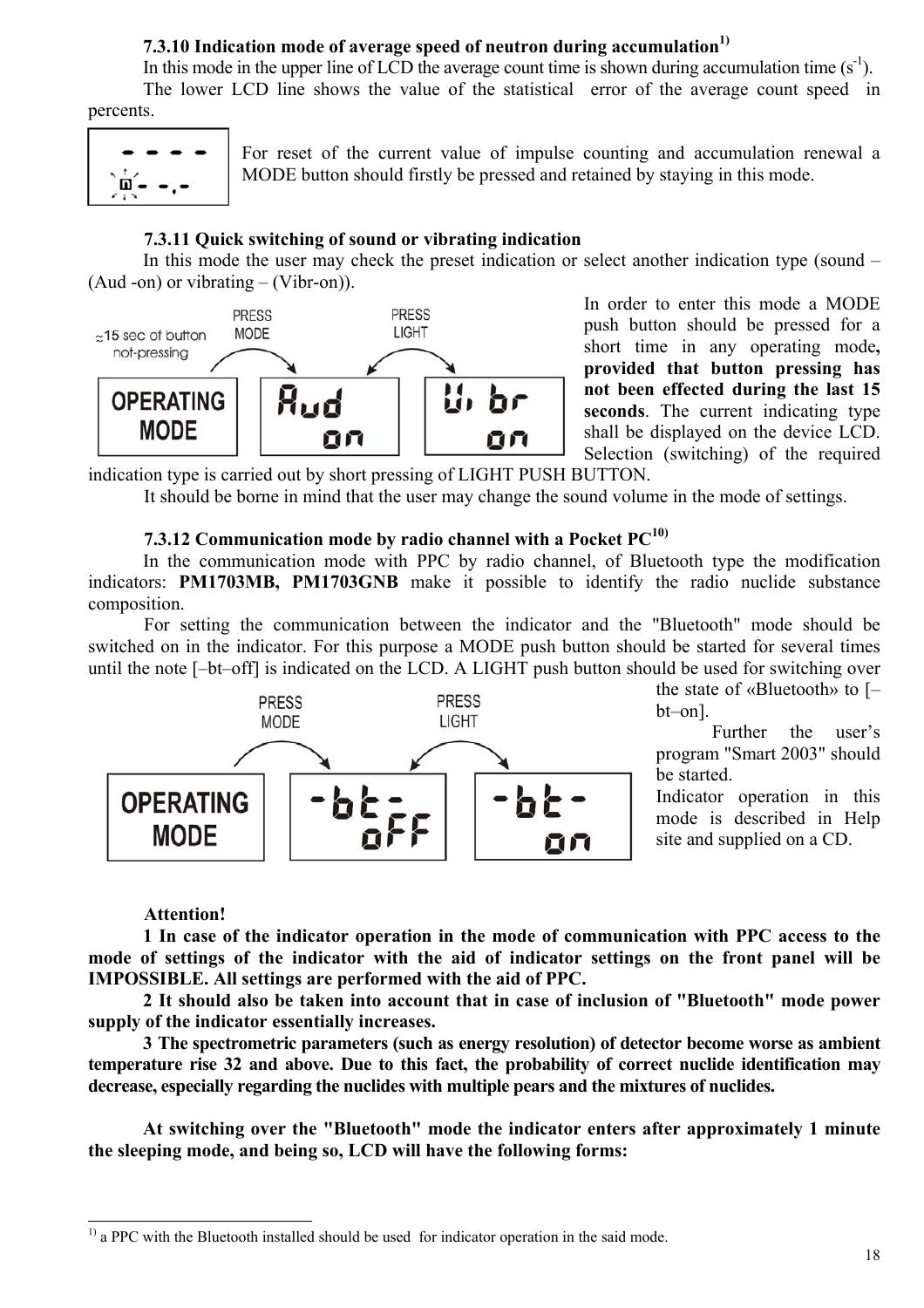| • the radio channel is on, no communication with the PPC                      |
|-------------------------------------------------------------------------------|
| • the radio channel is on, communication with the PPC has<br>been established |

For switching off the «Bluetooth» mode a MODE should shortly be switched on several times until [–bt–on] note is indicated. A LIGHT button is to be used for switching over the state «Bluetooth» in [–bt–off].

### <span id="page-18-0"></span>**7.3.13 Setting mode**

The indicator is included to the mode of settings at long (more than 5 s) pressings of MODE push buttons. By a short pressing of MODE button the user selects the preset parameter:

- the preset n-factor value (the number of average square deviations) should be checked or a new one is to be set up in the channel of gamma-radiation registration (the range of n factor setting is equal from 1 to9,9 with discreteness 0,1);

- the preset n-factor value or a new one is to be set up in the channel of neutron radiation registration (РМ1703GNО, РМ1703GNА, РМ1703GNВ);

- the preset value is to be checked or a new value of the searching threshold is to be set as per DER for the searching mode "0-9" (the threshold setting range is equal to  $15 - 7777 \mu R/h$  (0.15-77.77  $\mu$ Sv/h), recommended – 30  $\mu$ R/h (0,3  $\mu$ Sv/h));

- the preset value is to be checked or a new value of the fixed threshold is to be set for the searching mode "0-9" (the threshold setting range constitutes  $1.0 - 99.0 \text{ s}^{-1}$ , recommended – 1.5 s<sup>-1</sup>) (РМ1703GNО, РМ1703GNА, РМ1703GNВ);

-the preset states of indicators of sound and/or vibrating ones are to be set, or they are to be replaced (on/off);

-the preset sound volume of the sound indicator is to be checked or changed.

#### <span id="page-18-1"></span>*7.3.13.1 Gamma-channel n-factor setting*

For setting **n-factor** one should be shifted to the mode of settings, for what a MODE push button should be pressed and kept pressed for more than 5 s. "CAL." will appear on the LCD, and then the installed value of n-factor of the gamma channel.



For changing the value of n-factor one should shortly press LIGHT push button during subsequent four seconds. The preset value of n-factor will blink by indicating its possible change. If the LIGHT button was not pressed during the said time interval, the indicator automatically returns to the working mode. Subsequent pressings of the LIGHT push button increase the preset value of n factor with pitch 0.1. Subsequent pressings of the MODE push button increase the preset value of n factor with pitch 0,1. If the push buttons are kept pressed the values are reduced or increased accelerated with the same pitch.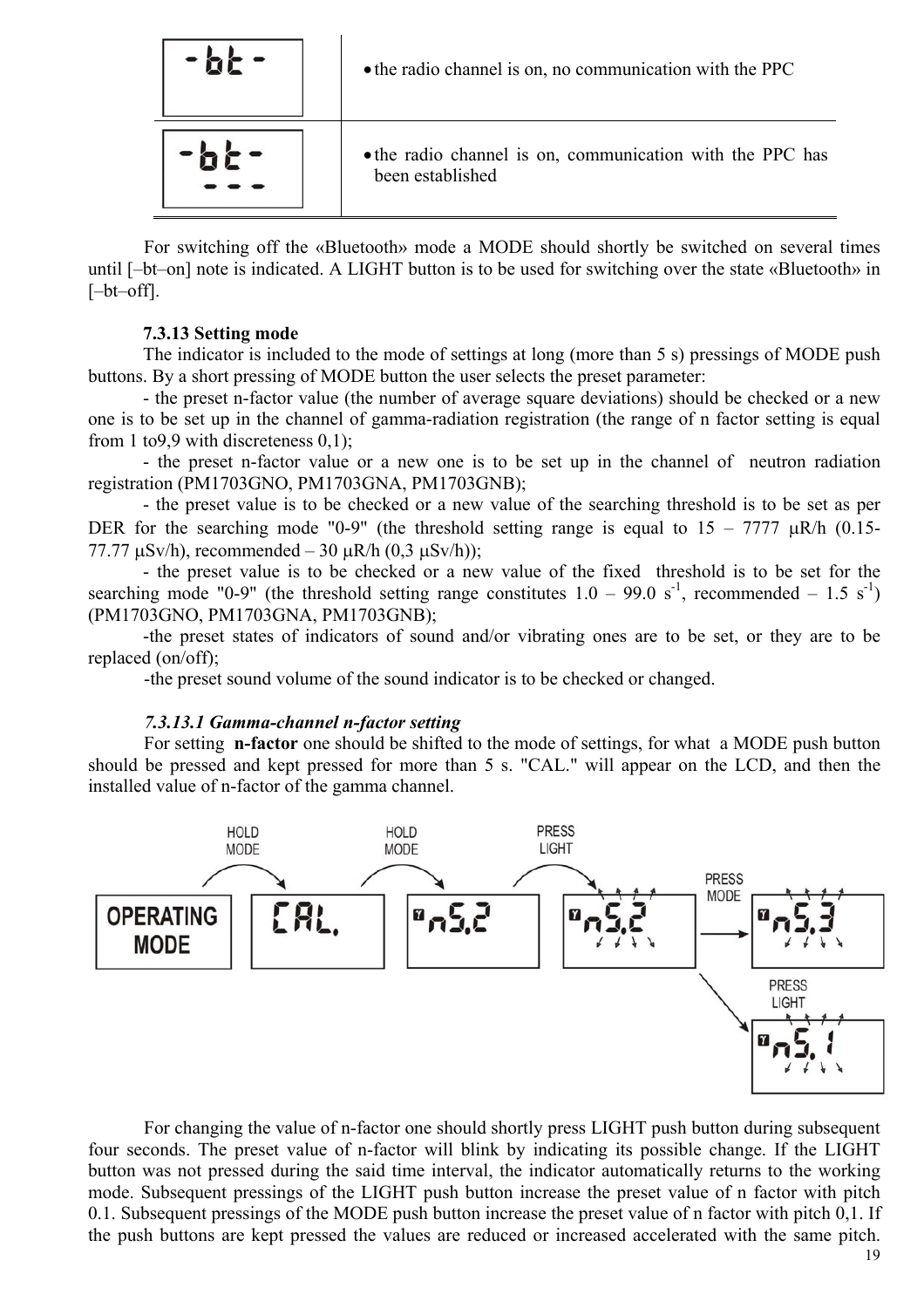After setting the required n-factor of the gamma channel after expiry of approximately 6 s after the last pressing the push button the indicator will automatically be shifted to the calibration mode.

# <span id="page-19-0"></span>*7.3.13.2 Neutron -channel n-factor setting[11\)](#page-19-2)*

For setting **n-factor** one should shift to the mode of settings, for what a MODE push button should be pressed and kept pressed for more than 5 s. "CAL." will appear on the LCD, and then the installed value of n-factor of the gamma channel. A MODE push button should one be pressed and the value of n-factor of the neutral channel will be indicated on the LCD.

For changing the value of n-factor one should shortly press LIGHT push button during subsequent four seconds. The preset value of n-factor will blink by indicating its possible change. If the LIGHT button was not pressed during the said time interval, the indicator automatically returns to the working mode.



Subsequent pressings of the LIGHT push button reduce the preset value of n factor with pitch 0.1. Subsequent pressings of the MODE push button increase the preset value of n factor with pitch 0.1. If the push buttons are kept pressed the values are reduced or increased accelerated with the same pitch. After setting the required n-factor of the gamma channel after expiry of approximately 6 s after the last pressing the push button the indicator will automatically be shifted to the calibration mode.

#### <span id="page-19-1"></span>*7.3.13.3 Setting of searching threshold by DER for searching mode "0-9"*

For setting the searching mode by DER one should shift to the mode of settings, for what a MODE push button should be pressed and kept pressed for more than 5 s. The threshold value by DER will appear on the LCD.

For changing the value of the threshold by DER one should shortly press LIGHT push button during subsequent four seconds. The preset value of the searching threshold by DER will blink by indicating its possible change.



If the LIGHT button was not pressed during the said time interval, the indicator automatically returns to the working mode. Subsequent pressings of the LIGHT push button reduce the preset value of the threshold by DER with pitch 0,1. Subsequent pressings of the MODE push button increase the preset

<span id="page-19-2"></span> <sup>1)</sup> РМ1703GNO, РМ1703GNA, РМ1703GNB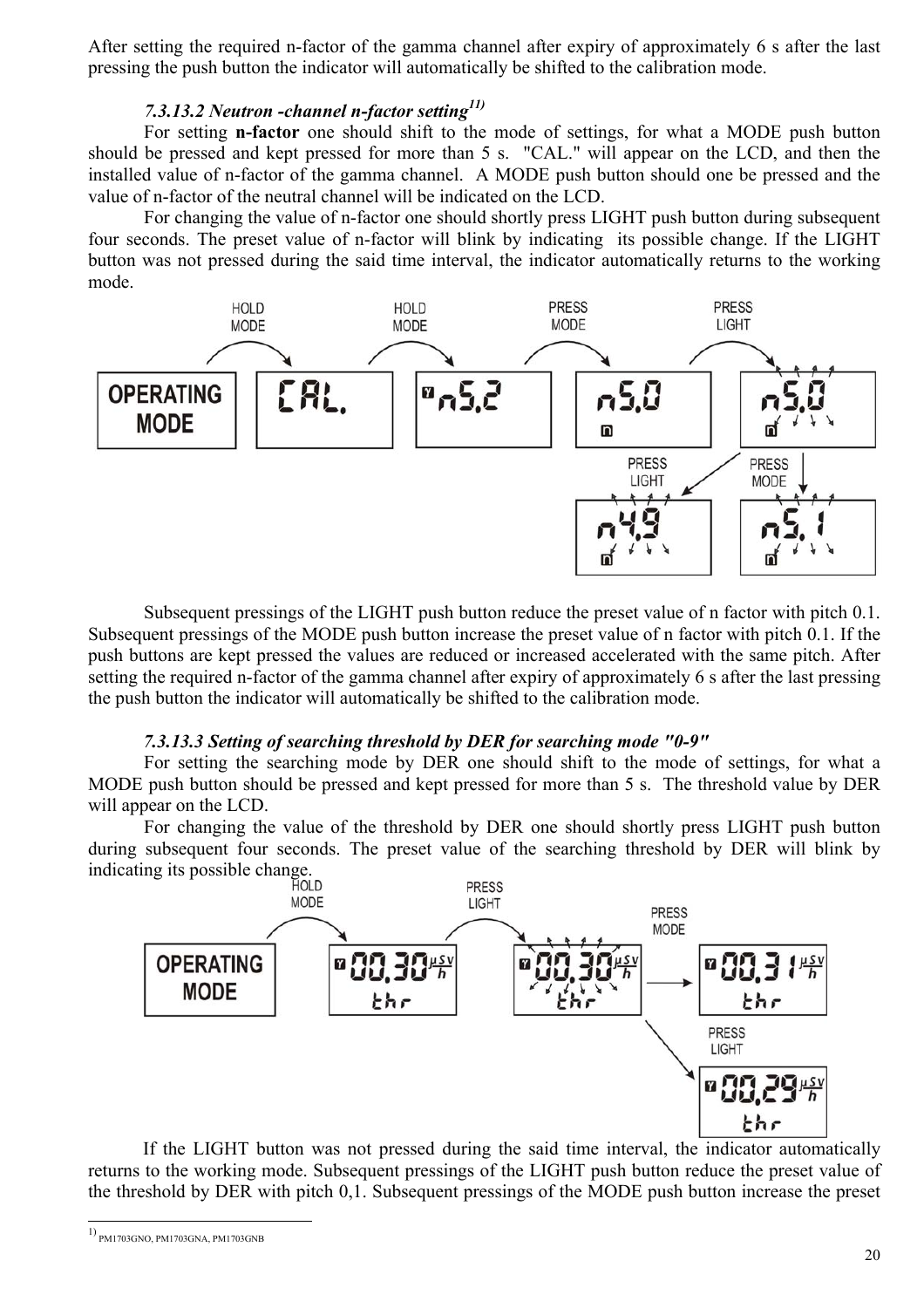value of the threshold by DER with pitch 0,1. If the push buttons are kept pressed the values are reduced or increased accelerated with the same pitch. After setting the required threshold value by DER after expiry of approximately 6 s after the last pressing the push button the indicator will automatically be shifted to the operation mode.

# <span id="page-20-0"></span>*7.3.13.4 Setting of the fixed threshold of neutrons counting for the searching mode "0-9"*

For setting the threshold of count of neutrons one should shift to the mode of settings, for what a MODE push button should be pressed and kept pressed for more than 5 s. The threshold value by DER will appear on the LCD. A MODE push button is once to be pressed, and the value of the neutrons count threshold will be indicated on the LCD.



For changing the value of the threshold of the neutrons count one should shortly press LIGHT push button during subsequent four seconds. The preset threshold value will blink what shows its possible change. If the LIGHT button was not pressed during the said time interval, the indicator automatically returns to the working mode.

Subsequent pressings of the LIGHT push button reduce the preset value of the threshold with pitch 0,5. Subsequent pressings of the MODE push button increase the preset value of the neutrons count threshold with pitch 0,5. If the push buttons are kept pressed the values are reduced or increased accelerated with the same pitch. After setting the required threshold value of the neutrons count after expiry of approximately 6 s after the last pressing the push button the indicator will automatically be shifted to the operation mode.

# <span id="page-20-1"></span>**7.3.14 Mode of indication setting**

# <span id="page-20-2"></span>*7.3.14.1 On/Off of sound and/or vibration indication*

The state selection (on/off) of vibrating and sound indicators from the front panel is possible if this mode is allowed at setting the parameters set up in the mode of communication with a PC. If this mode is allowed sound or vibrating indication is on/off in the following way:

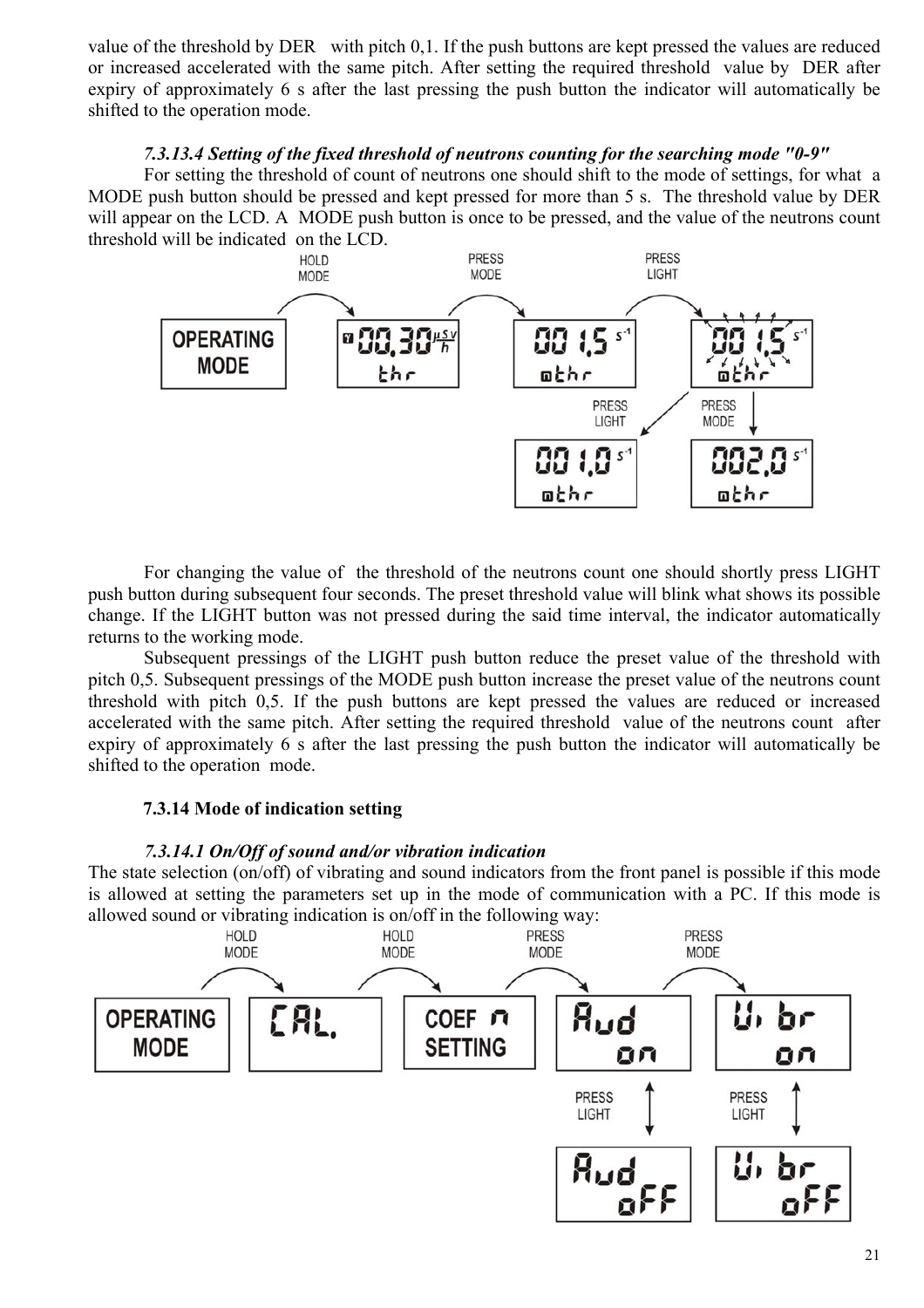- the setting mode is to be switched on, for what a MODE button should be pressed and kept for more than 5 s. CAL." will appear on the LCD, and then the installed value of n-factor**;**

- a MODE push button is shortly be pressed (1 or 2 times, depending on the modification), until "Aud-oFF" or "Aud-on" message appears.

The abbreviated "Aud" note indicates the sound indication,

"oFF" ("on") marks for the off (on) state of the sound indication.

For changing the state of sound indication one should, when this note appears, select the required state of the sound indication by means of the LIGHT push button. This state is left by either automatically, if during approximately 6 s the push button was not pressed, or at sort pressing the MODE,

- being so, "Vibr-oFF" or "Vibr-on" message will appear on the LCD. The abbreviated note "Vibr" – indicates the vibrating indication, notes "oFF" ("on") – the off (on) state of the vibrating indication. Setting of and removal from this mode is performed by actions similar to the aforesaid ones.

#### <span id="page-21-0"></span>*7.3.14.2 Setting the sound indication volume*

In this mode the user may set up the required sound indication level.

For changing the sound indication level one should switch on the setting mode, for what the MODE button should be pressed and retained for more than 5 s. "CAL" note will appear on the LCD, and then the device will enter the mode of n-factor settings. By a short pressing the "MODE" push button the mode of n-factor setting and the mode of setting the indication type (if switched on) are to be "looked through".



setting "Aud" note will be indicated on the LCD, as well as the preset sound indicator value from 1 to 5. For changing the sound volume a LIGHT push button should be shortly pressed. Being so, the indicated volume value must blink. The subsequent pressing of the LIGHT push button reduces the blinking value by a unit, and pressing the MODE push button increases it.

### **Change of the value is accompanied with a sound signal in compliance with the sound volume.**

- If the sound indication is off in the device, then at entrance to the setting mode of the sound volume "Vibr" note will be shown at the LCD of the sound indicator. Then a LIGHT push button should shortly be pressed, and Aud note will be shown on the LCD as well as the blinking value of sound indicator from 1 to 5. The subsequent pressing of the LIGHT push button reduces the blinking value by a unit, and pressing the MODE push button increases it.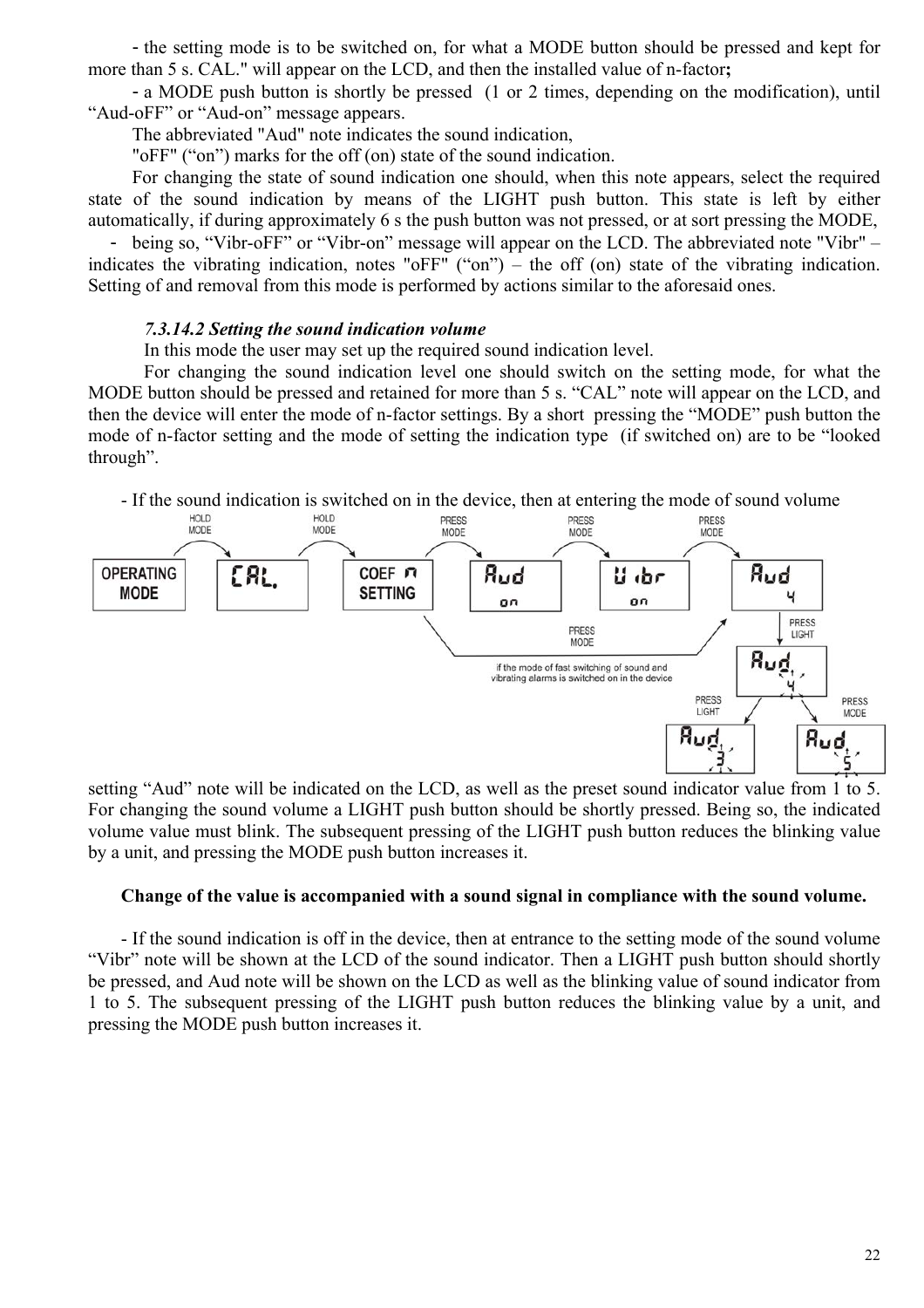

**Change of the value is accompanied with a sound signal in compliance with the sound volume.** 

### **7.3.15 Communication with PC. Indicator parameters**

**ATTENTION! Operation in the communication mode with a PC is intended for a trained user or the user-administrator.** 

**Access to the communication mode with a PC for an ordinary user is protected with the password.** 

#### *7.3.15.1 Communication with a PC by IR communication channel*

For indicator operation in this mode a PC with IrDA should be used or an adapter of the IR communication channel supplied along with the indicator by an individual order (see the complete set) and the user's program (ПП) PM17XX 14XX, supplied at the CD.

Minimum requirements for the computer and its software:

-Р100;

-32 Мbyte ROM;

-Windows 98, 2000, XP (small print in Windows set);

-20 Мbyte of free space on HD plus the free space for the formed data base;

-monitor resolution 800х600;

 $-IrDA$ 

If the built-in IrDA is unavailable in the computer, the IR communication channel should be used which is to be supplied as per individual order. For connection of the adapter of the IR communication channel the adapter cable is to be linked with a PC communication port.

For PP setting a CD with the software should be used included to the supply set.

A **SETUP.EXE** program is to be started at the computer by using the installation document **install.doc**. (the automatic start-up is supported).

Operation with the PP is described in thе Help site in the attached textual document which are installed along with the user's software.

$$
= \{p \in
$$

For switching on the communication mode with a PC an indicator should be placed at the distance of 10-12 cm from an adapter window of the (IrDA) communication channel, and a LIGHT push button should be pressed. As soon as the indicator enters the mode of information exchange, "Ir" message will be

illuminated on the LCD.

**\*Note** – *The indicator is automatically switched off ("OFF" note is indicated on the LCD) after reading the indicator operation history in the mode of communication with a PC.* 

#### *7.3.15.2 Indicator parameters*

Indicator parameters are set up in the communication mode with a PC user-administrator (the access is protected with a password).

The manufacturer sets up the access password – 1.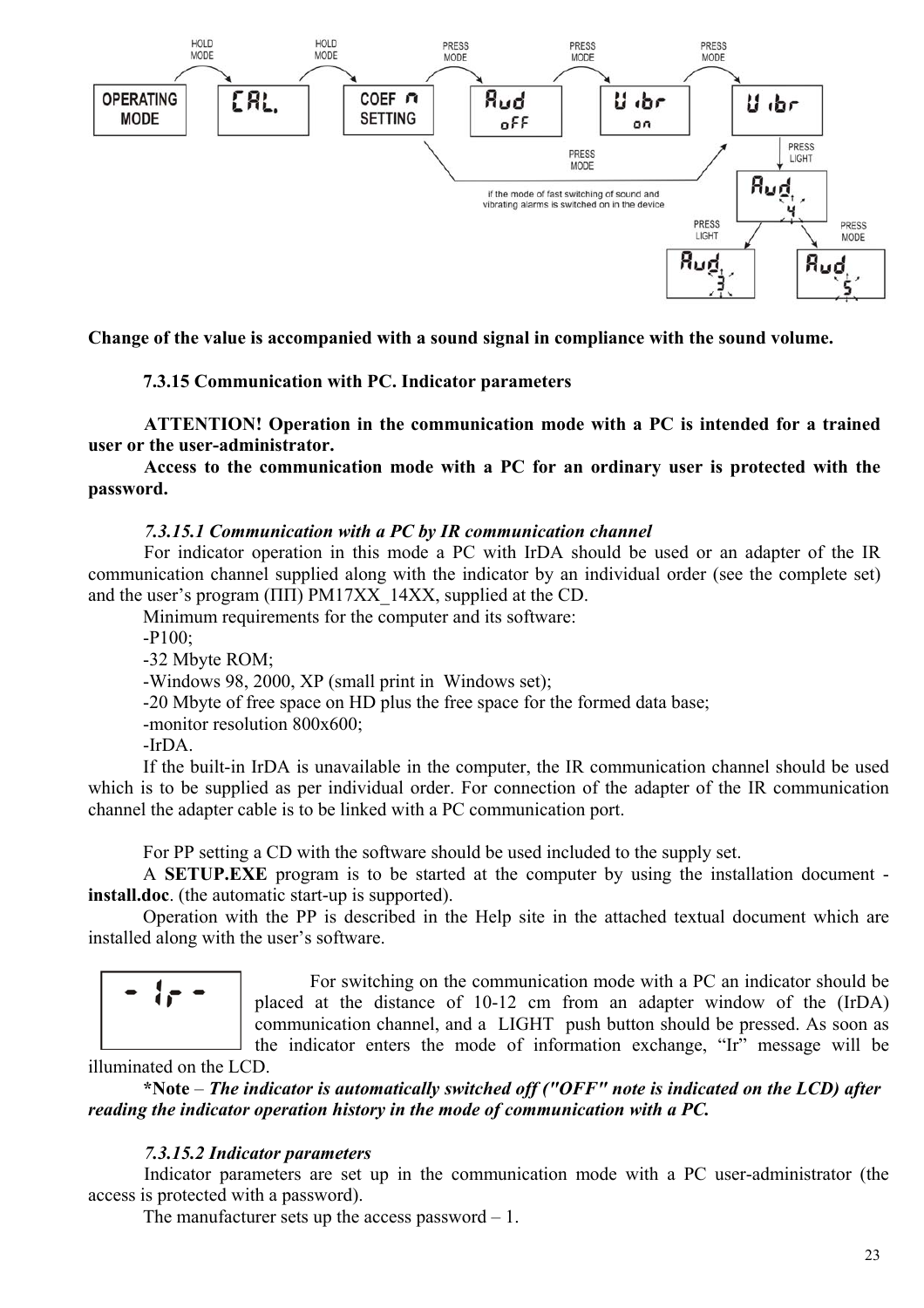The indicator is supplied to the user along with initial settings which comply with the chart of orders (see attachment A).

During operation in the communication mode with a PC the user-administrator may fulfill the following actions:

*In the information system*

- to register belonging of the indicator to a specific user;

- to remember the time of indicator sending and returning;

- **\***to read information from the indicator storage, including the history of its operation:

1) the indicator number;

2) time of indicator on/off;

3) current DER value by the gamma channel via the consecutive time interval set up by the user;

4) time and indicator readings in case of exceeding the operation threshold of the gamma channel**;** 

5) time and indicator readings in case of exceeding the operation threshold of the neutron *[12](#page-23-0)*) channel**;**.

*In settings of indicator/program*

- to check and/or set up working parameters of the indicator:

- to switch on the sound/or vibrating indicators;

- to synchronize the time and the date of the indicator with the current time and the PC date on the moment of information exchange – automatically during every communication of the indicator with the PC;

- to set up the values of the values of the consecutive time intervals for storing the current values of DER in the power-independent indicator storage;

- to change the password for entrance to the file of parameters (the initial password -1);

- to check and set up the fixed threshold by DER, if exceeded, the indicator provides a light, sound and/or vibrating signals;

- to check the preset or set up new values of n-factors by each channel determining the operation thresholds (minimal values of gamma and neutron radiation detection);

- to turn ON/OFF the auto background updating.

 $\overline{a}$ 

<span id="page-23-0"></span><sup>1)</sup> РМ1703GNO, РМ1703GNA, РМ1703GNB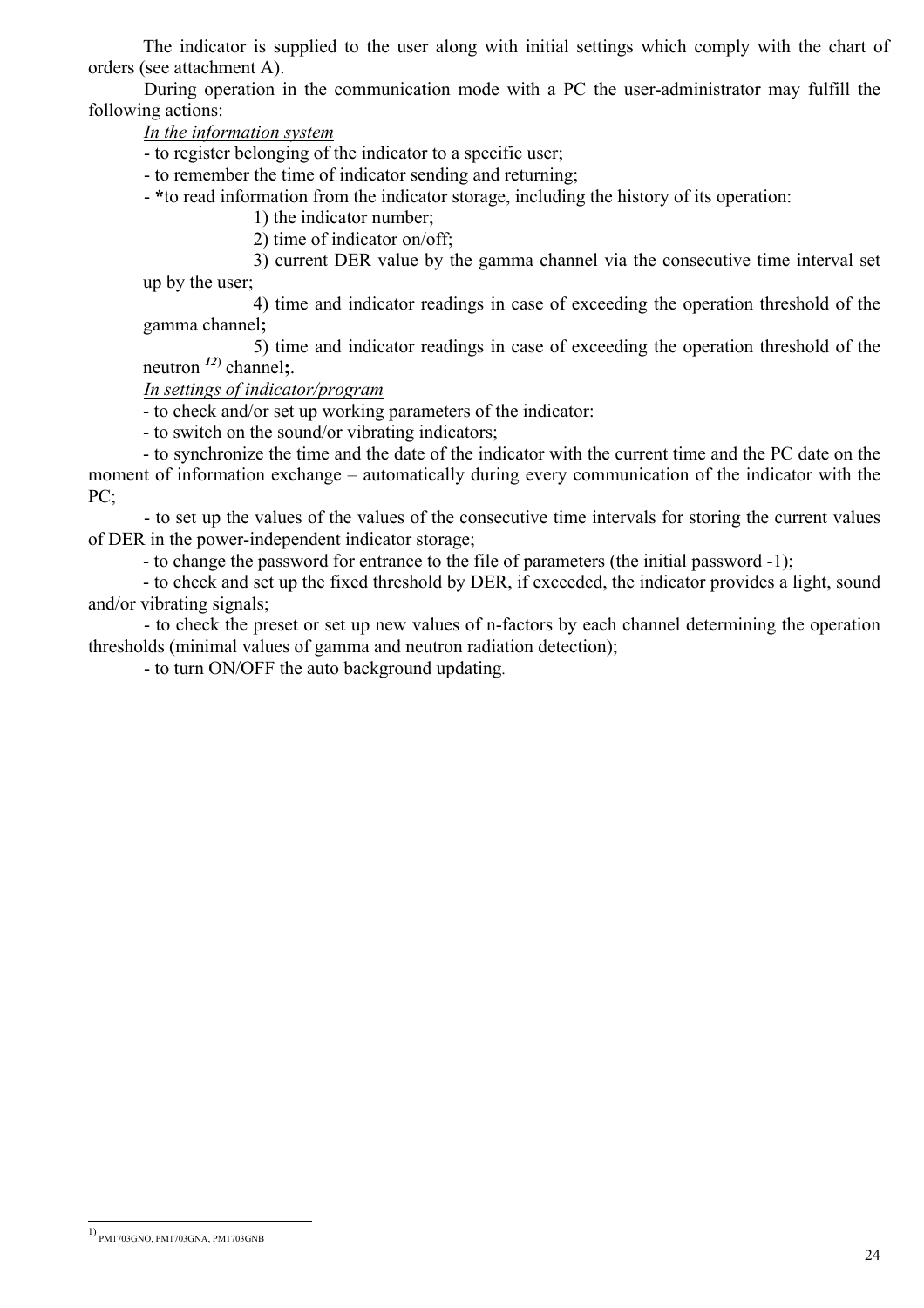# <span id="page-24-0"></span> **8 MAINTENANCE**

Maintenance of the indicator involves:

- performance of preventive works (external inspection, dust removal and deactivation, check of indicator workability (see indicator on/off). Deactivation is performed by wiping with clothes moistened in ethyl spirit. Deactivation of the case is done with a tissue impregnated with ethyl alcohol;

- battery replacement.

In case of visible mechanical damages of the casing and protection glass of the LCD indicator (dents, burrs, cracks) operation of the indicator is prohibited.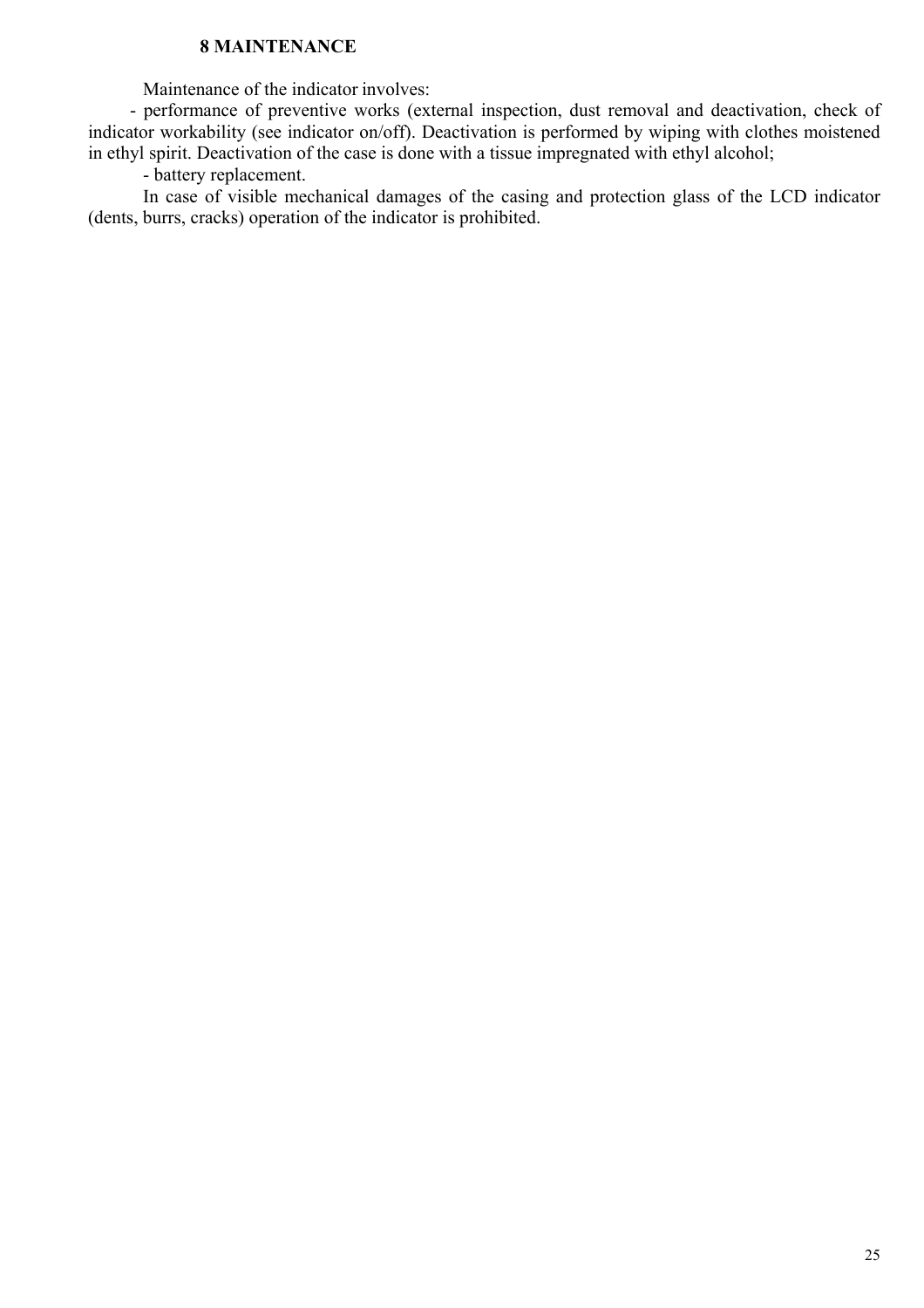# <span id="page-25-0"></span>**9 TROUBLESHOOTING**

9.1 The list of possible problems and their solutions are specified in Table 9.1.

Table 9.1

| Problem                                                | Possible cause            | <b>Solution</b>     |  |  |
|--------------------------------------------------------|---------------------------|---------------------|--|--|
| The indicator can not be                               | Wrong installation of the | Replace the battery |  |  |
| switched on                                            | battery                   |                     |  |  |
| The LCD displays the battery<br>discharge warning sign | <b>Exhausted battery</b>  | Replace the battery |  |  |

Other malfunctions shall be eliminated by the manufacturer.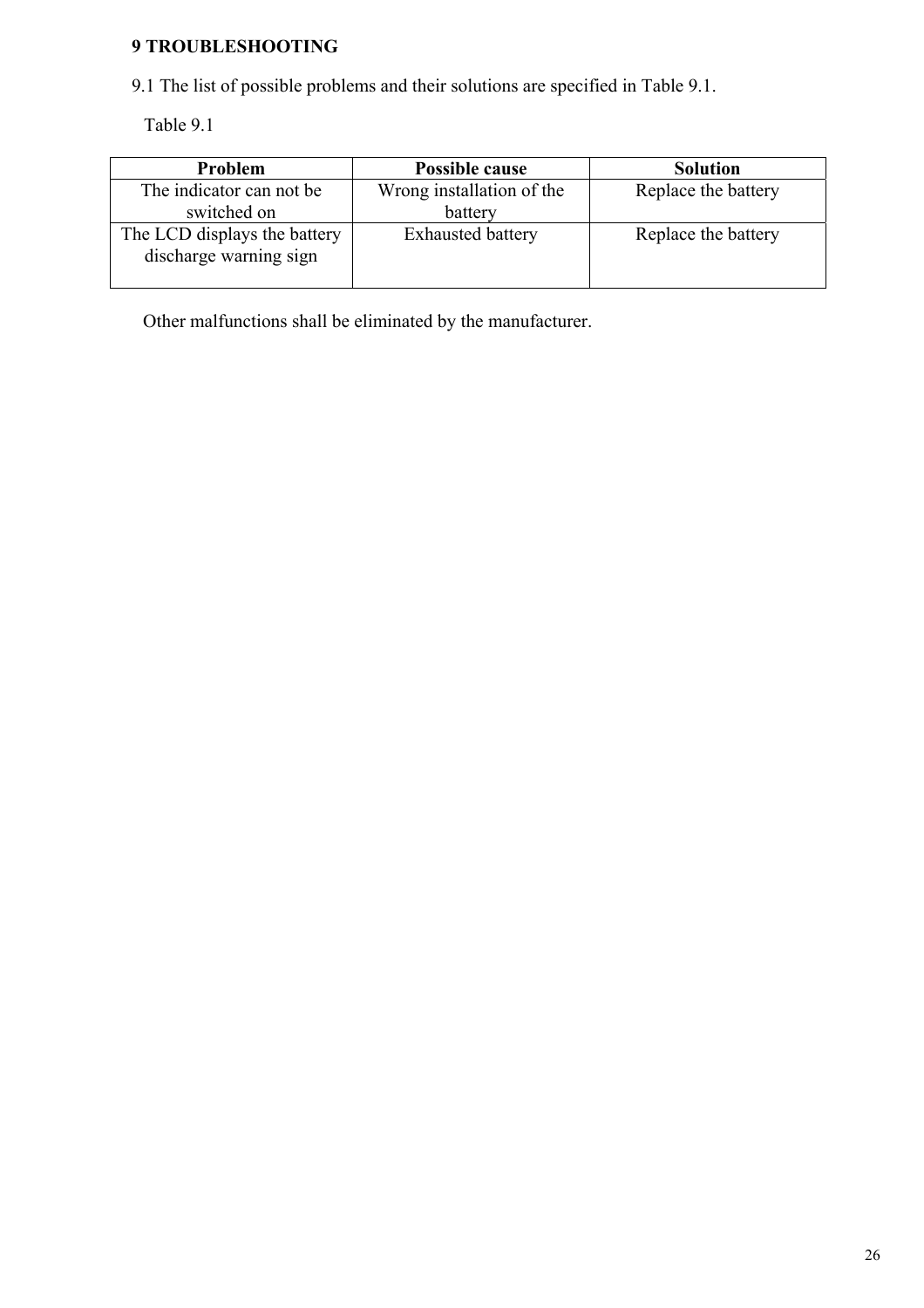# <span id="page-26-0"></span>**10 STORAGE AND SHIPPING**

#### **10.1 Storage**

Indicators are to be stored in the manufacture's package at the air temperature from - 15  $\degree$ C to + 50 °C and humidity up to 95 % at a temperature of + 35 °C. The storage time should not exceed the lifetime of the instrument, that is 8 years.

Indicators without package are to be stored at the air temperature from 10 °C to 35°C and humidity of 80 % at a temperature of 25 °C.

The storage place should be free of dust, vapors of strong chemicals, aggressive gases and other substances that may cause corrosion.

### **10.2 Shipping**

 Switched OFF indicators in package may be shipped by any kinds of transport at the air temperature from - 50  $\degree$ C to + 50  $\degree$ C.

Indicators in package should be fastened in a vehicle. They must be arranged and fastened in transport so as to ensure their stable position and to avoid possibility of shocks against each other and the walls of a vehicle as well.

When carried by sea, instruments in package should be placed in hermetic plastic bags with silicagel.

When carried by air, the instruments in package should be placed in hermetic compartments.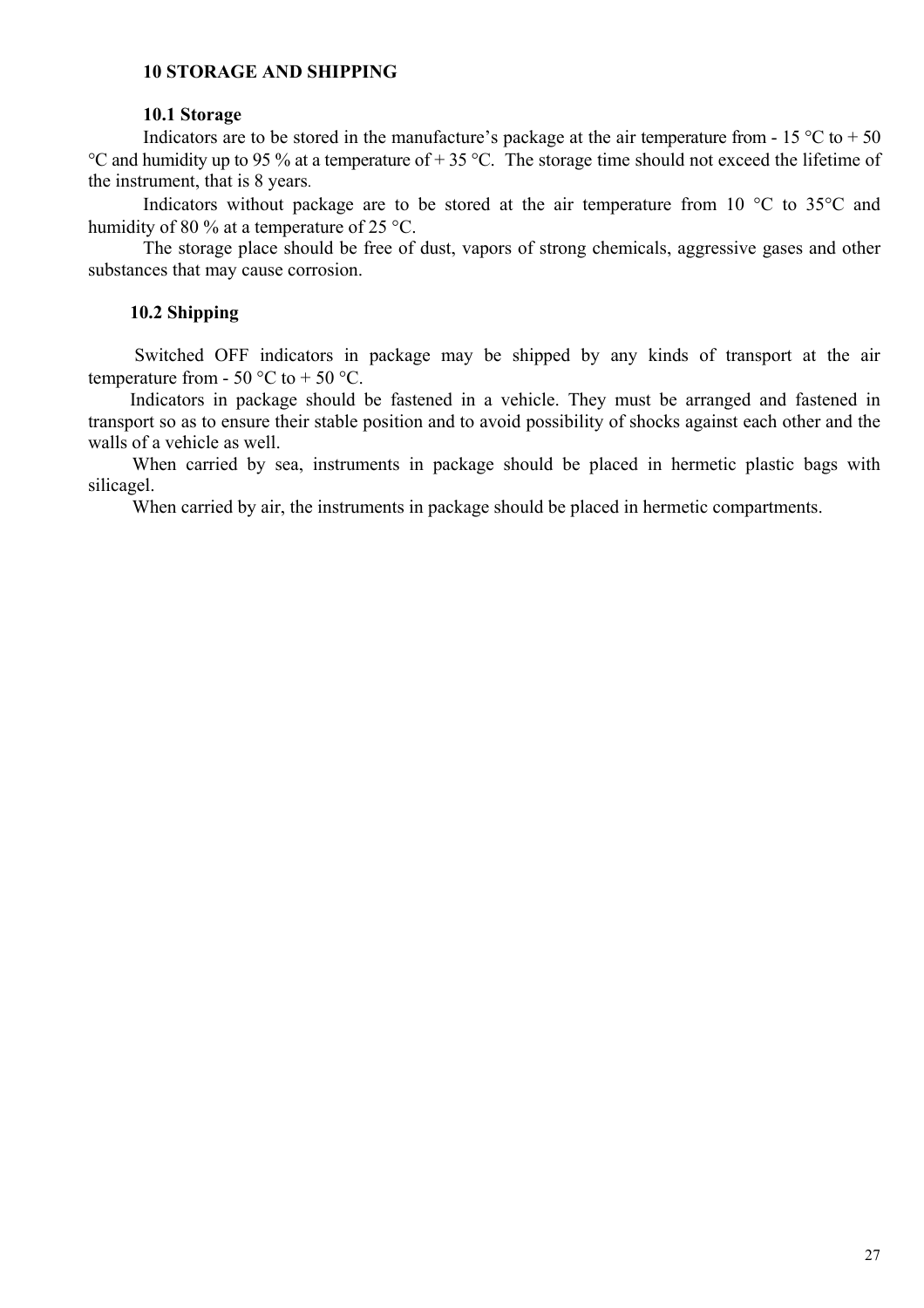# <span id="page-27-0"></span>**11 WARRANTY**

The manufacturer warrants this indicator to meet specifications provided that the user observes the guidelines of the instrument operation, shipping and storage described in the operating manual.

The warranty period is 18 months since the date of placing the indicator in service within the warranty storage period.

The warranty storage period is 6 months since the date of the indicator acceptance by the quality control department officer.

Warranty and after-warranty repairs are carried out by the manufacturer or by a company authorized by the manufacturer.

Warranty does not cover indicators:

- which warranty period is expired if the instrument was purchased by the user within the limits of the warranty storage period;

- which were subjected to the user's service (the evidence of opening the instrument);

- with mechanical damages, if the requirements of operation and storage were not satisfied;

- without an operating manual.

The warranty period is prolonged for a period of warranty repair.

Warranty does not cover batteries. The battery replacement is not considered as the warranty repair.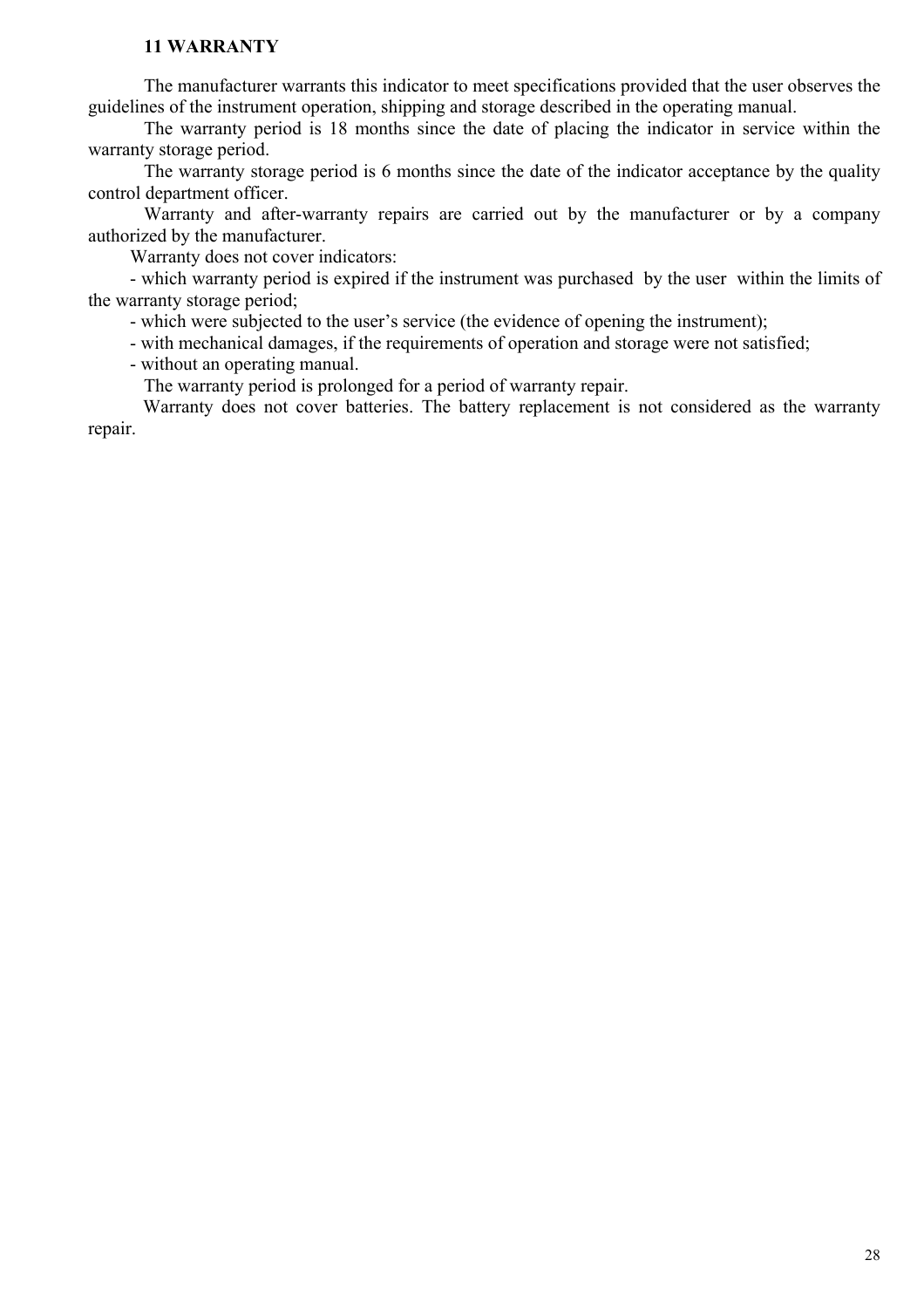#### **12 LIMITED WARRANTY**

Polimaster Inc. ("Polimaster") warrants to the purchaser (the "Purchaser") that the Product, including component parts, to be free from material defects in material and workmanship, under normal use and service for a period of one year (the "Warranty Period") *provided, however*, that the foregoing warranties are expressly contingent (and shall otherwise be void) upon use of the Products in accordance with specifications and without misuse, abuse, or abnormal use, accident, damage, alteration, or modification thereto or improper or unauthorized repairs or improper maintenance. Non-substantial variations of performance from the documentation do not establish a warranty right.

Except for the foregoing express warranties stated herein, and for any warranty, condition, representation or term to the extent to which the same cannot or may not be excluded or limited by law applicable to purchaser in his/her/its jurisdiction, the products and services hereunder are provided "as is and with all faults" and, to the maximum extent permitted by law, polimaster disclaims all other warranties, of any kind, either express, or implied, including, without limitation, implied warranties of merchantability, fitness for a particular purpose, integration, satisfactory quality, noninfringement or any warranties arising from course of dealing or course of performance. Purchaser assumes all risks and responsibilities for selection of the product to achieve his/her/its intended results, and for the installation of, use of, and results obtained from the product. Polimaster does not warrant that the products and services hereunder will meet purchaser's or users' requirements or will operate in the combinations which may be selected by purchaser or user or that the services hereunder or the operation of the products will be secure, error-free, or uninterrupted, and polimaster hereby disclaims any and all liability on account thereof to the maximum extent permissible under applicable law. Polimaster disclaims any and all liability for the loss of data during any communications and any liability arising from or related to any failure by polimaster to transmit accurate or complete information to purchaser.

Exclusive remedy. Other than termination of this agreement due to polimaster's breach, as purchaser's exclusive remedy for any defect or nonconformity in the product, purchaser shall obtain from polimaster repair or replacement of the products containing such defect or nonconformity ("affected products"). In furtherance of such undertaking, if purchaser reasonably believes that any product contains a defect or nonconformity for which polimaster is responsible, purchaser shall inform polimaster of the nature of such defect or nonconformity in reasonable detail and shall request authorization from polimaster to return the affected products to polimaster for repair or replacement. All products so returned shall be shipped prepaid or otherwise delivered to polimaster's facility or authorized service center. If polimaster fails to repair or replace the affected products within a reasonable time after purchaser has so returned them to polimaster, purchaser shall be entitled to repayment or credit of the original price of the defective or nonconforming product as its exclusive further remedy.

Exclusions of damages and liability. Purchaser assumes the entire cost of any damage resulting from the use of the product and the information contained in, gathered or compiled by the product, and the interaction (or failure to interact properly) with any other hardware or software whether provided by polimaster or a third party. To the maximum extent permitted by applicable law, in no event will polimaster or its suppliers or licensors be liable for any damages whatsoever (including, without limitation, any special, incidental, consequential or indirect damages, damages for loss of business profits, business interruption, loss of business information, loss of data, loss of goodwill, work stoppage, hardware or software disruption, impairment or failure, repair costs, time value or other pecuniary loss) arising out of the use or inability to use the product, or the incompatibility of the product with any other product, hardware, software or usage, even if such parties have been advised of the possibility of such damages.

Limitation on Liability. Notwithstanding any provision to the contrary herein and with the exception of the claims of intellectual property rights infringements and the payments obligations hereunder, the liability of Polimaster for any claim whatsoever related to the Products or this Agreement, including any cause of action sounding in contract, tort, or strict liability, shall not exceed the greater of Ten Thousand (\$10,000.00) Dollars or the total amount of payments theretofore paid by Purchaser during the previous six month period to Polimaster in connection with the Products relating to such liability. This limitation of liability shall not apply to liability for death or personal injury to the extent that applicable law prohibits such limitation. Furthermore, because some jurisdictions do not allow the exclusion or